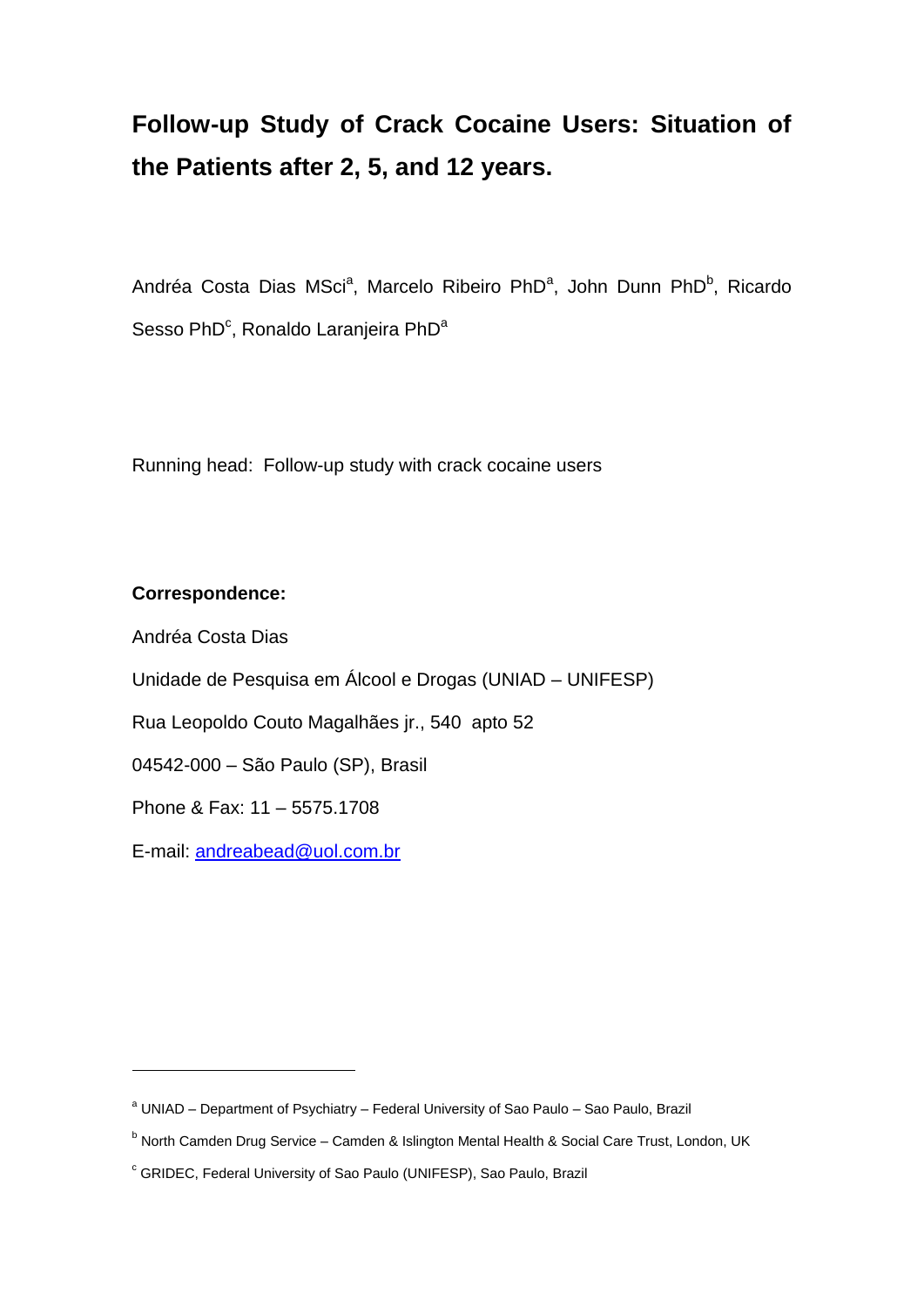# **Abstract**

**Objectives:** To follow-up 131 crack users and examine drug use, treatment experience, employment status, and mortality at 2, 5 and 12 years. **Methods:**  Consecutive crack dependent patients were re-interviewed in 1995-1996, 1998- 1999 and 2004-2005. **Results:** Of those subjects not using cocaine at 2 years, 19 (63%) were still abstinent at 5 years. Almost half of the users were abstinent at the same period. The abstinent group was still the most prevalent at 12 years. Twenty-seven (20.6%) patients had died by the 12 years follow-up with homicide, being the commonest cause (n=16). After 2000, however, it declines sharply with only 2 deaths in seven years. **Conclusions:** There was a progressive movement towards abstinence over the follow-up period, with the evidence that once abstinence had been achieved it was maintained. On the other hand, the mortality rate was extremely high, and probably more related with socioeconomic factors, instead of the drug use itself.

**Keywords**: crack-cocaine, follow-up, mortality, treated patients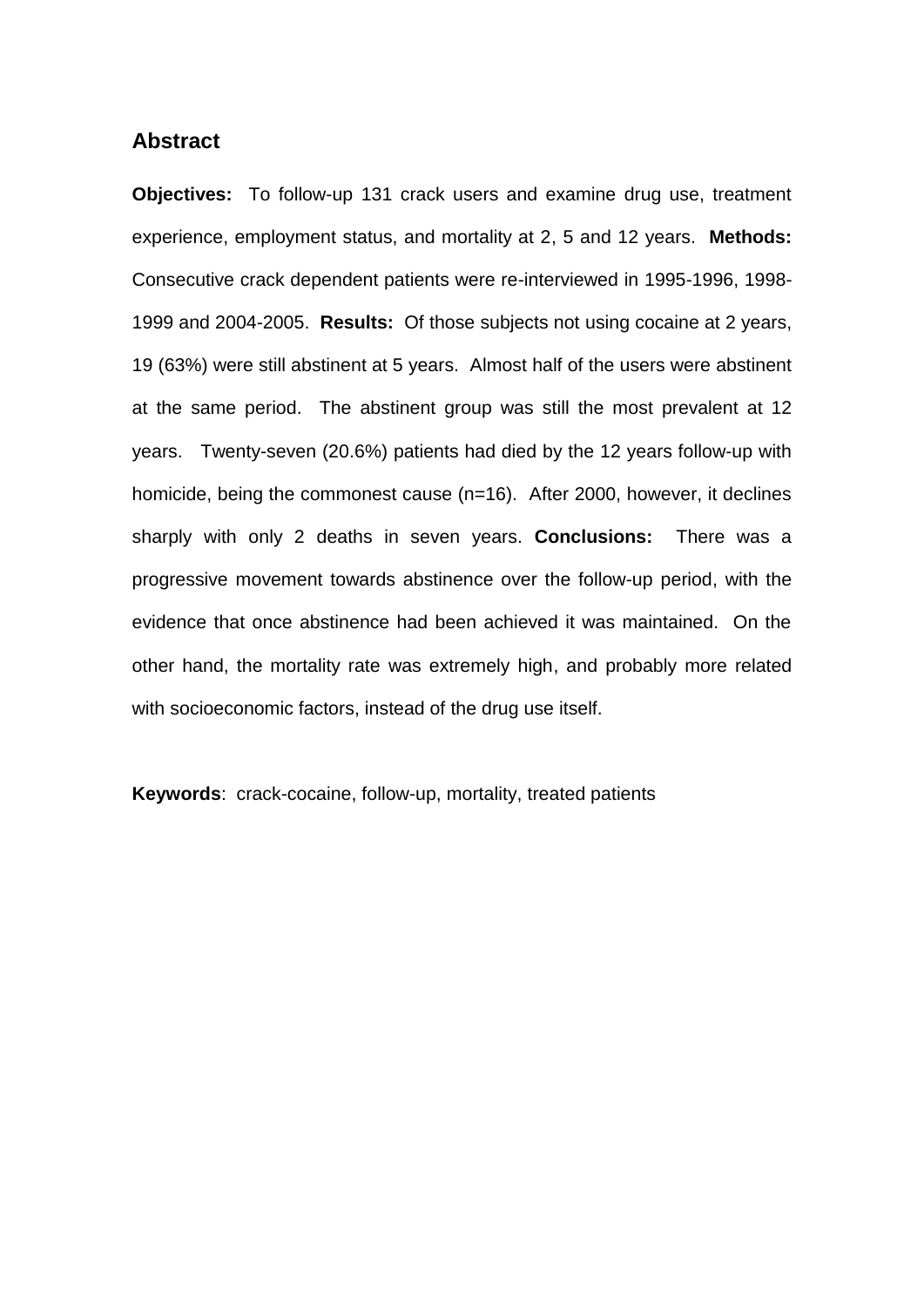# **Introduction**

Complications related to crack consumption represent a public health problem, especially in the Americas and Europe (1, 2). Cocaine crack was brought to Brazil in the late 1980's (3, 4) and reached the less economically favored people, particularly the adolescents (4-6). During the next decade the crack consumption increased, and the treatment services were sought by the majority of crack users (3). In addition, most individuals using cocaine via injection and inhalation have changed these original administration routes because of AIDS and crack's low price, respectively (7). Although a small portion of the general population has been affected (8, 9), overdose, criminality, and violence involving young individuals have transformed the crack cocaine dependence into a public health problem of extreme importance (2).

Little is known about the natural history of crack consumption. Most longitudinal studies have investigated those outcomes related to the efficacy of therapeutic interventions (10-13). The existing data on mortality and death cause are still inaccurate. A 2-year follow-up study of 131 crack cocaine users who had been treated in São Paulo between 1992 and 1994 was carried out in October 1995 and December 1996 (14). The authors have found a very high annual mortality rate, mainly caused by AIDS and homicides. These findings had encouraged us to go on following up the same subjects, but the mortality trend was found to be extremely high over that 5 year follow-up (15-17). In the face of the data obtained in the two previous follow-ups, a third one aiming to investigate the same sample over a period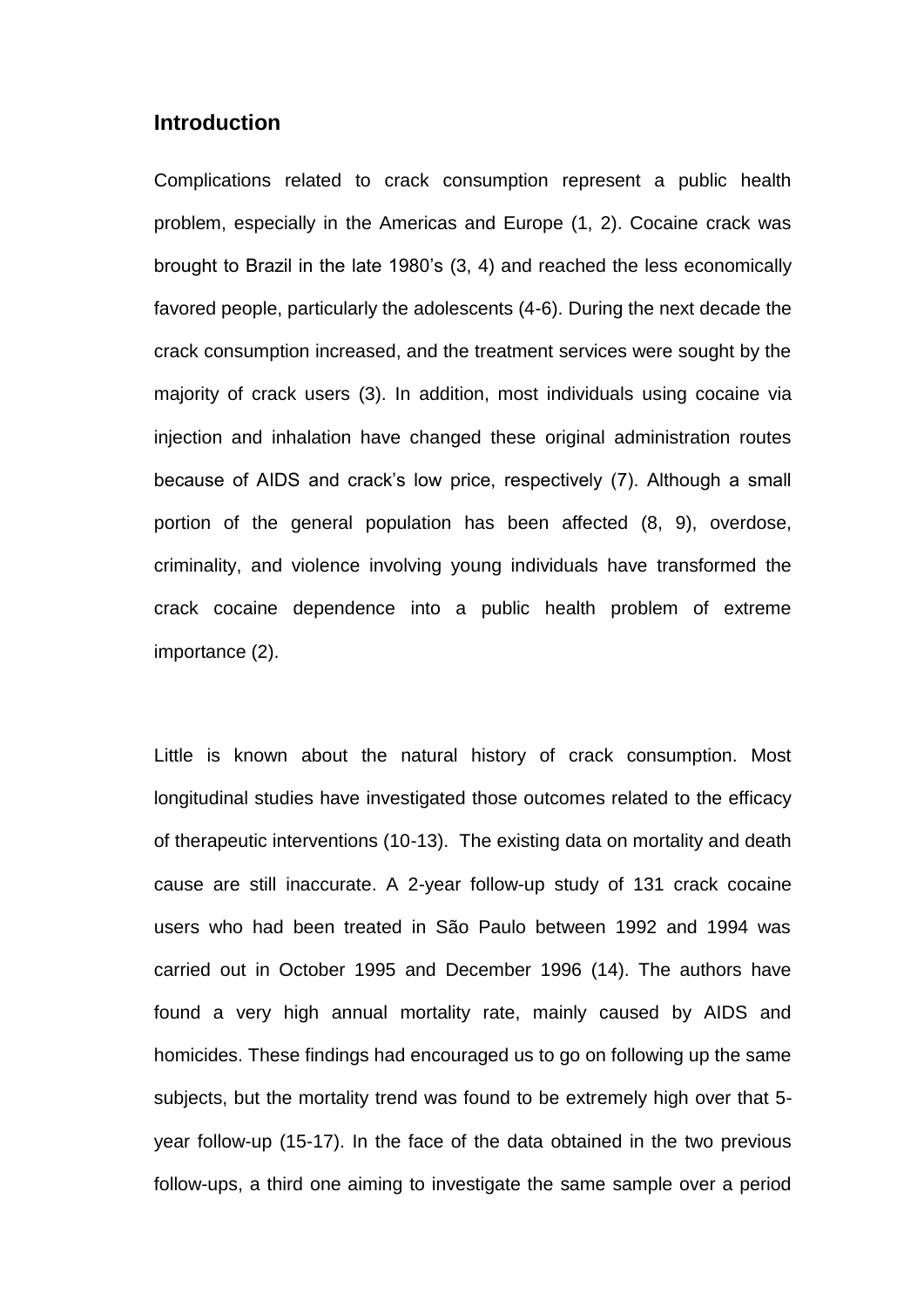of 12 years has been carried out and will be finished soon. In addition to the extended follow-up period, the data collection procedures were also improved. Variables such as lifetime drug use (crack and other substances), changes in the administration route (cocaine), crack consumption, and highrisk sexual behavior were all included. Also, a complementary qualitative methodology was used in order to obtain different life histories of consumption/abstinence of crack cocaine.

#### **Methods**

#### *Subjects*

The subjects who had been treated between May 1992 and December 1994 were initially identified via their admission registers available in the Alcohol and Drug Detoxification Unit of the Taipas General Hospital (TGH) and then consecutively selected according to specific diagnosis criterion for crack cocaine addiction (ICD-10). A total of 131 subjects were treated during that period and their diagnosis had been established by means of clinical interviews with psychiatrists responsible for their treatment.

# *The Taipas General Hospital (TGH)*

The Taipas General Hospital is located in a northern district of São Paulo City and has a multidisciplinar unit for alcohol and drug detoxification. The program is sought by patients of all ages, and during the follow-up period, it was the only detoxification service for chemical dependents provided by a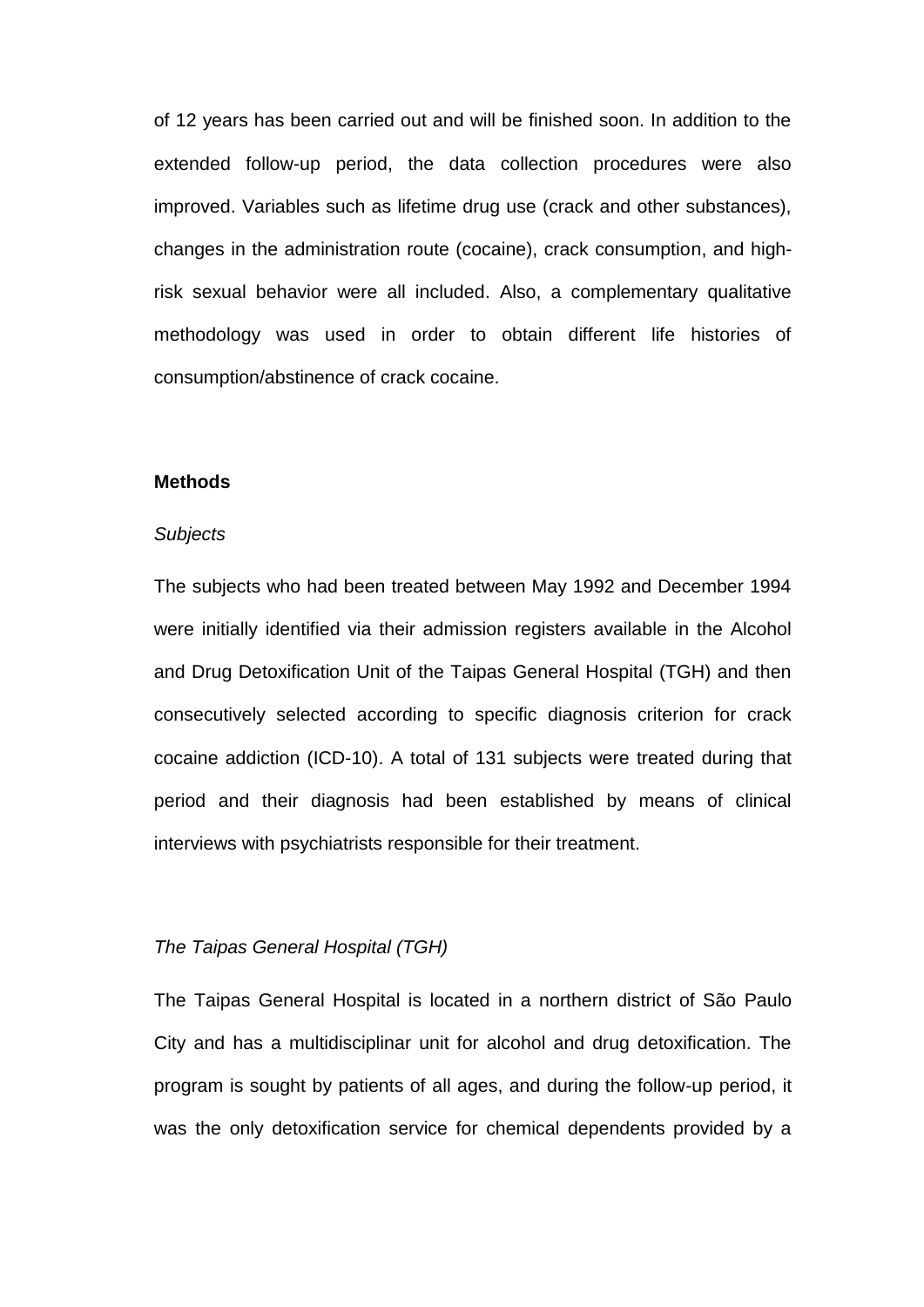public institution in the whole city. The detoxification program has duration of two weeks and is followed by outpatient referral.

## *Procedures*

The procedures adopted by the present study were approved by the Committee of Ethics in Research of the Federal University of São Paulo (832/05). In the first follow-up study (1995-96) (14) the contact with patients or relatives had occurred predominantly by telephone calls. The authors had also reviewed the patients' medical records in order to update any information on their previous personal situation and admission period. Those patients not found by using telephone calls ( $n = 44$ ) had been sent telegrams indicating a practitioner to be contacted in the UNIAD. Patients who had been declared dead or not been found by their families were traced via official records so that death certification could be obtained. In the end, 103 patients (78.6%) had their whereabouts known.

In the second follow-up study (1998-99) (17), some additional strategies for locating patients had been adopted. As a result, those patients who could not be found by telephone calls nor by telegrams were interviewed at their homes ( $n = 17$ ). The investigators were also able to update any information by consulting the patient's neighbors ( $n = 31$ ). An online telephone catalogue was helpful in looking for some patients ( $n = 5$ ). Finally, a small group of patients who were thought to be disappeared were found by examining the Brazilian imprisonment system ( $n = 4$ ). Such strategies helped reducing the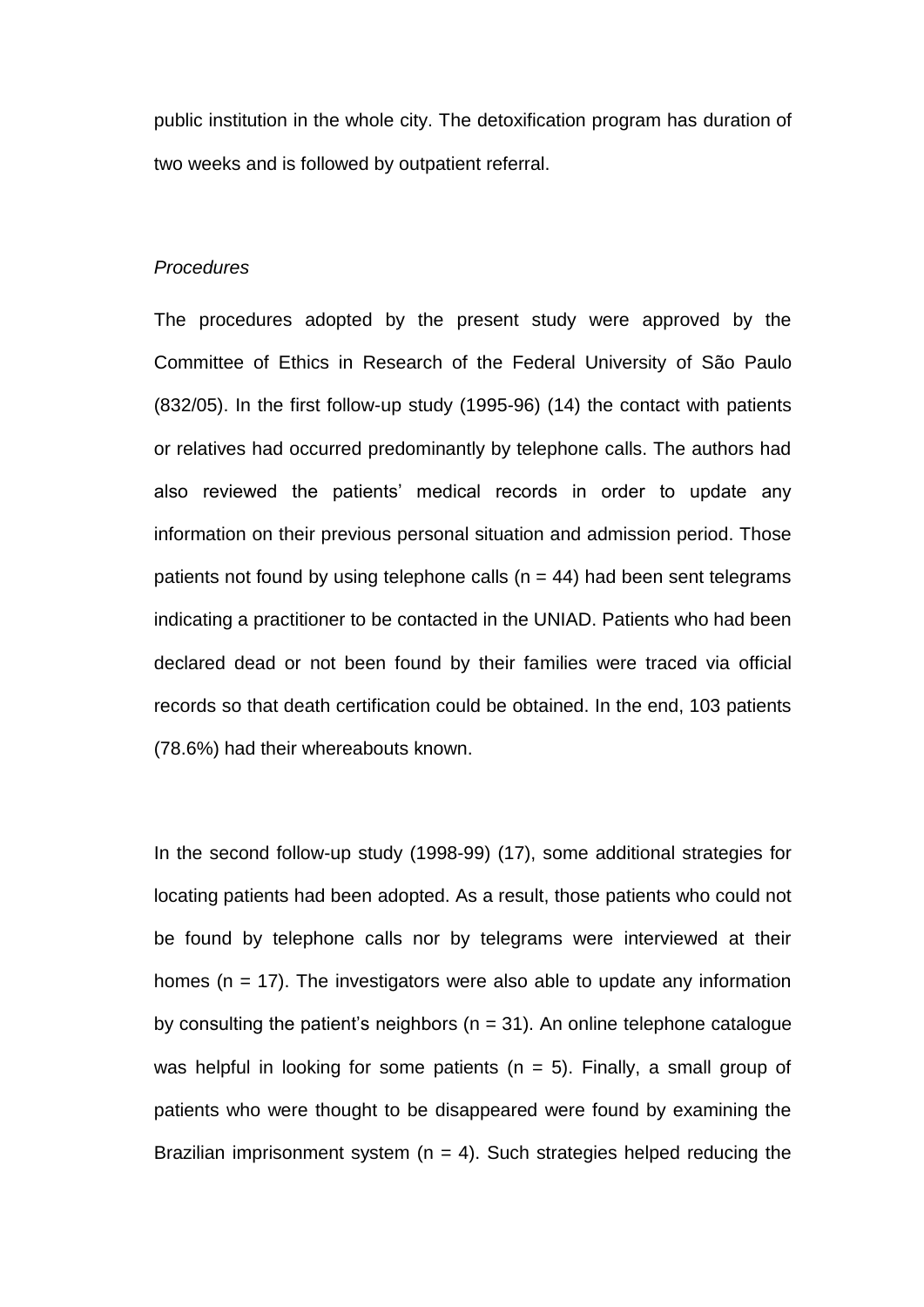number of absent patients from 28 to 7 in comparison to the sample studied in the first follow-up, thus totaling 124 patients (94.6%).

The third follow-up study (2005-06) was based on a data review of the patients seen during the second follow-up. Online telephone catalogue and medical records obtained from the Taipas General Hospital were used for updating this information so that a new contact with these same patients could be established.

One of the innovations provided by this third follow-up was that telephone calls were no longer used as the main form of contacting the patients, since home visits enabled high-quality interviews and consequently more accurate information. In addition, relatives of imprisoned, deceased, and disappeared patients were also interviewed (data on prior-year outcomes), which had not been possible before.

Telephone numbers and addresses not updated  $(n = 42)$  had to be actively sought by the investigators. Should such information was not achieved, then the investigator had to walk around the neighborhood in order to obtain any information on the patient's whereabouts or his or her family. In this way, it was possible to find some relatives and/or patients, who were promptly interviewed ( $n = 13$ ). The investigators had also used MSN and Orkut in an attempt to locate the missing patients. Two ones were contacted, but no answer was obtained. Currently, the investigators are searching the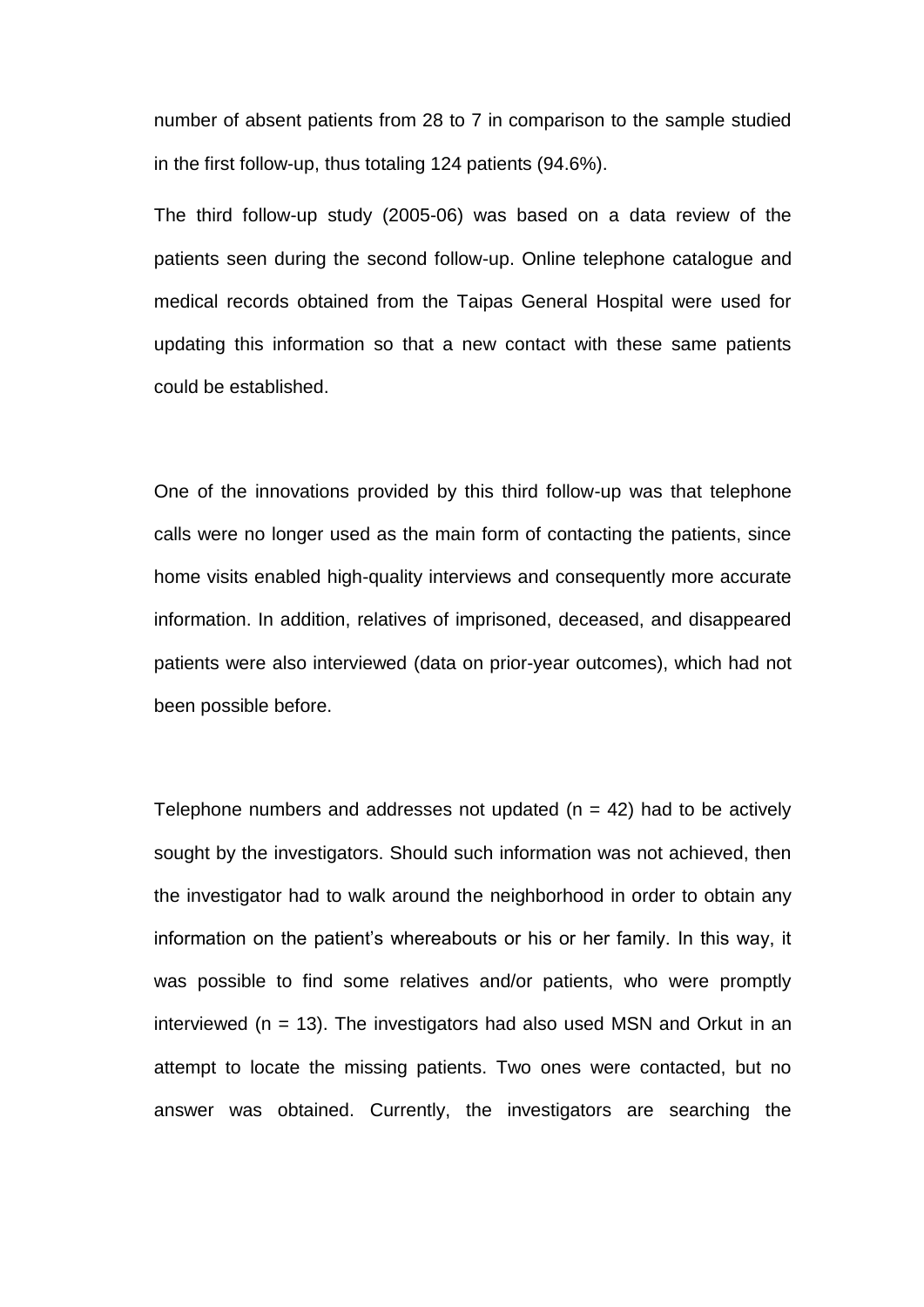imprisonment system, and 101 imprisoned patients (77.1%) have already been located.

## *Statistic Analysis*

A descriptive analysis was used to summarise the patient profiles. The mean values were compared between the groups by using the t-test, whereas the categorical data were analysed by using the chi-square test. The data were normally distributed. Mann-Whitney U test was used for analysing the parametric data, despite the high biases.

For the second follow-up study, the gross mortality rate was obtained by dividing the number of death by the total number of individuals in the sample. The mean annual rate mortality was calculated by dividing the gross mortality rate by the number of follow-up years. These values were expressed as number of deaths *per* 1000 individuals. This value was then adjusted according to gender and age by applying the respective indices to their distribution in the São Paulo City (direct method) in order to eliminate any difference in the rates resulting from differences in both populations. Gender and age distribution for the inhabitants of São Paulo City and their expected mortality rates were obtained from records provided by the State of São Paulo Data Analysis System Foundation (SEADE). The excess mortality rate was calculated as being the difference between observed and expected mortality rates. The standardised mortality rate (SMR) was defined as being the ratio between both mortality rates. Survival analysis was carried out by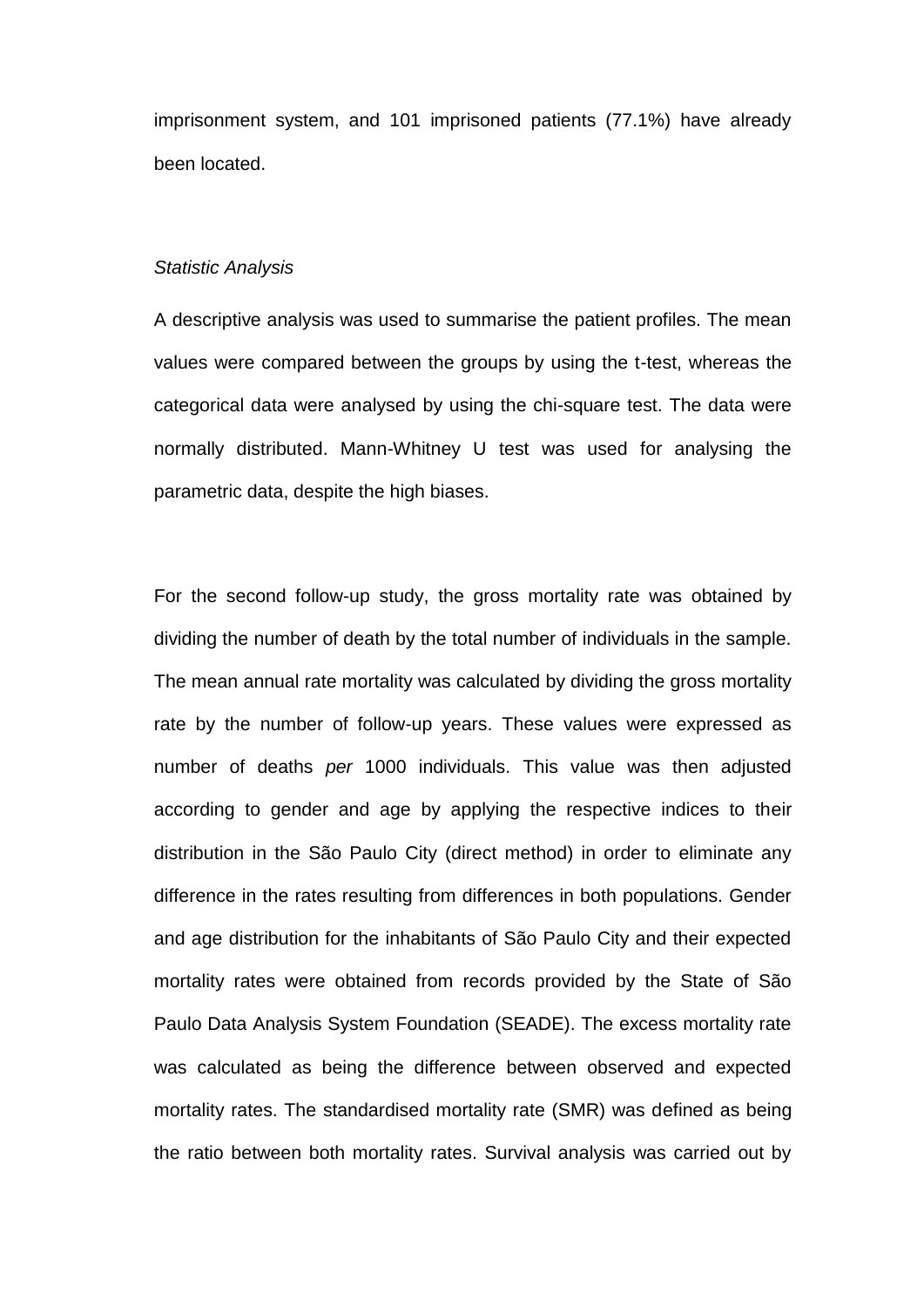using the Kaplan-Meier method. The analyses were performed by using the SPSS (Statistical Package for Social Scientists) program for Windows, version 8.0.1.

#### **Results**

#### *Data Collection and Forms of Contacting the Patients*

Data collection had its duration significantly reduced in the second follow-up study in comparison to the third one: from approximately 24 months to 13 months.

While the two first follow-up studies had predominantly contacted the patients by means of telephone calls ( $n = 102$ ; 99%, and  $n = 88$ ; 79.3%, respectively), the third follow-up has largely involved home visits ( $n = 67$ ; 66%). Regarding the data sources, the two first follow-ups had relied upon interviews with the patients' relatives ( $n = 80$ ; 77.6%, and  $n = 65$ ; 58.6%, respectively), whereas the third follow-up has been mostly obtained information by interviewing the patients (n = 43; 67%). Such an approach allowed achieving more detailed and accurate information as well as referrals for treatment whenever needed. Those patients known to be dead, imprisoned, or disappeared ( $n = 37$ ) had their respective relatives not been included here.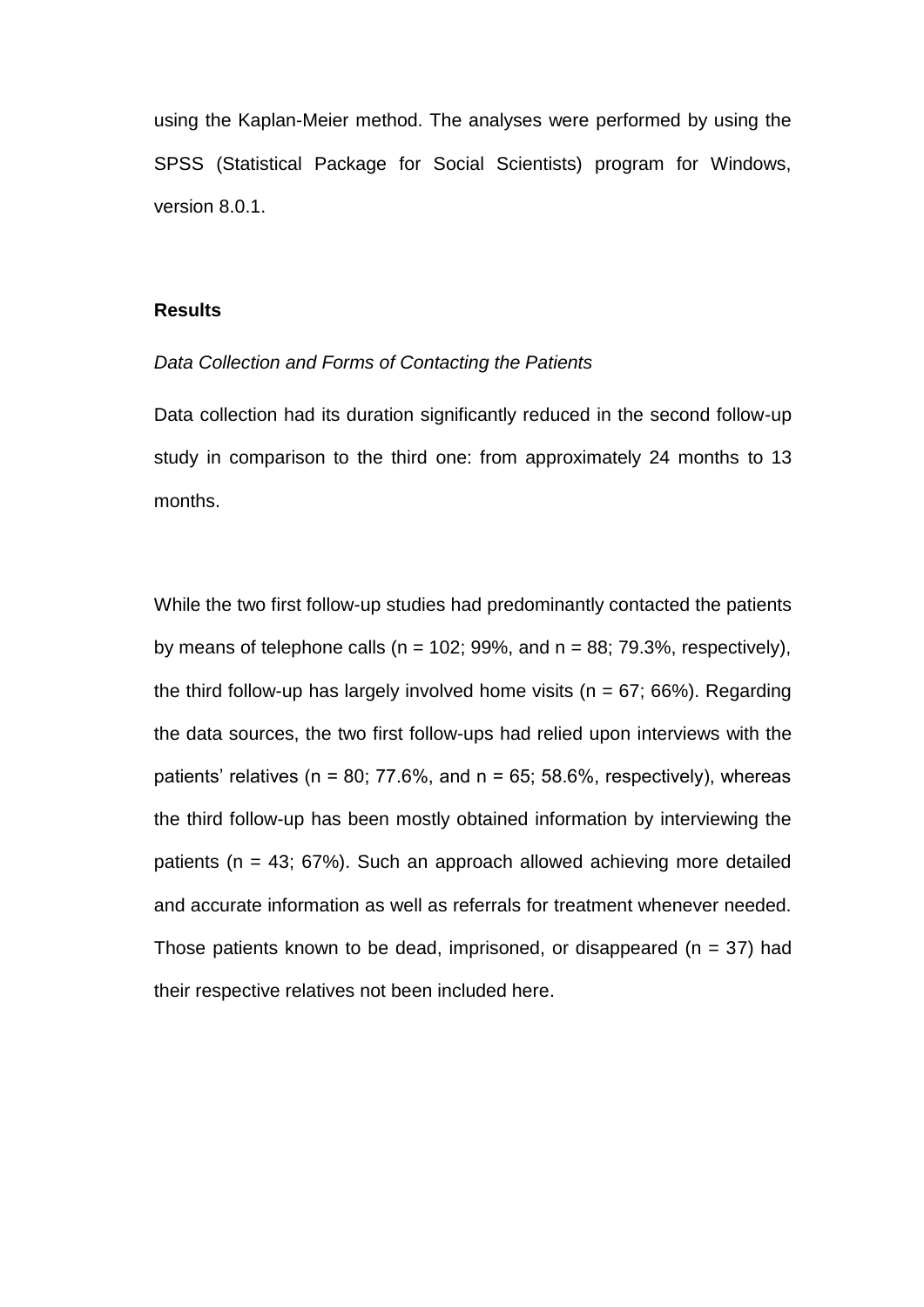#### *Detoxification*

In general, the patients who have been hospitalised were young, single, and of low educational level. Most of them were unemployed as well. The demographic details of the sample are outlined in **Table 1.** The mean onset age of using crack cocaine was 22.6 years  $(SD = 6.93,$  range 12-42 years). Two-thirds of the patients had used crack for the first time before the age of 18.

Nevertheless, crack cocaine was not the first drug among the majority of the users (n = 119; 99.2%), who reported that cocaine (n = 99; 83.2%) and marijuana ( $n = 81$ ; 68.1%) had already been consumed earlier. Endovenous injection of cocaine was reported by almost one-third of the patients ( $n = 35$ ; 28.7%) even before seeking the Taipas General Hospital.

# *Two-Year Follow-up*

The first follow-up study located 103 patients (78.6%). Among them, 50 (38.2%) had consumed crack cocaine during the prior year, 29 (22.1%) were abstinent during the same period, nine (6.9%) were imprisoned, two (1.5%) were disappeared, and 13 (9.9%) had died.

Little more than 15% ( $n = 12$ ) of the crack users attended schools and 70.9%  $(n = 56)$  were employed. Most of them  $(n = 46; 58.2%)$  have sought some type of treatment after being discharged, for hospitalisation is the most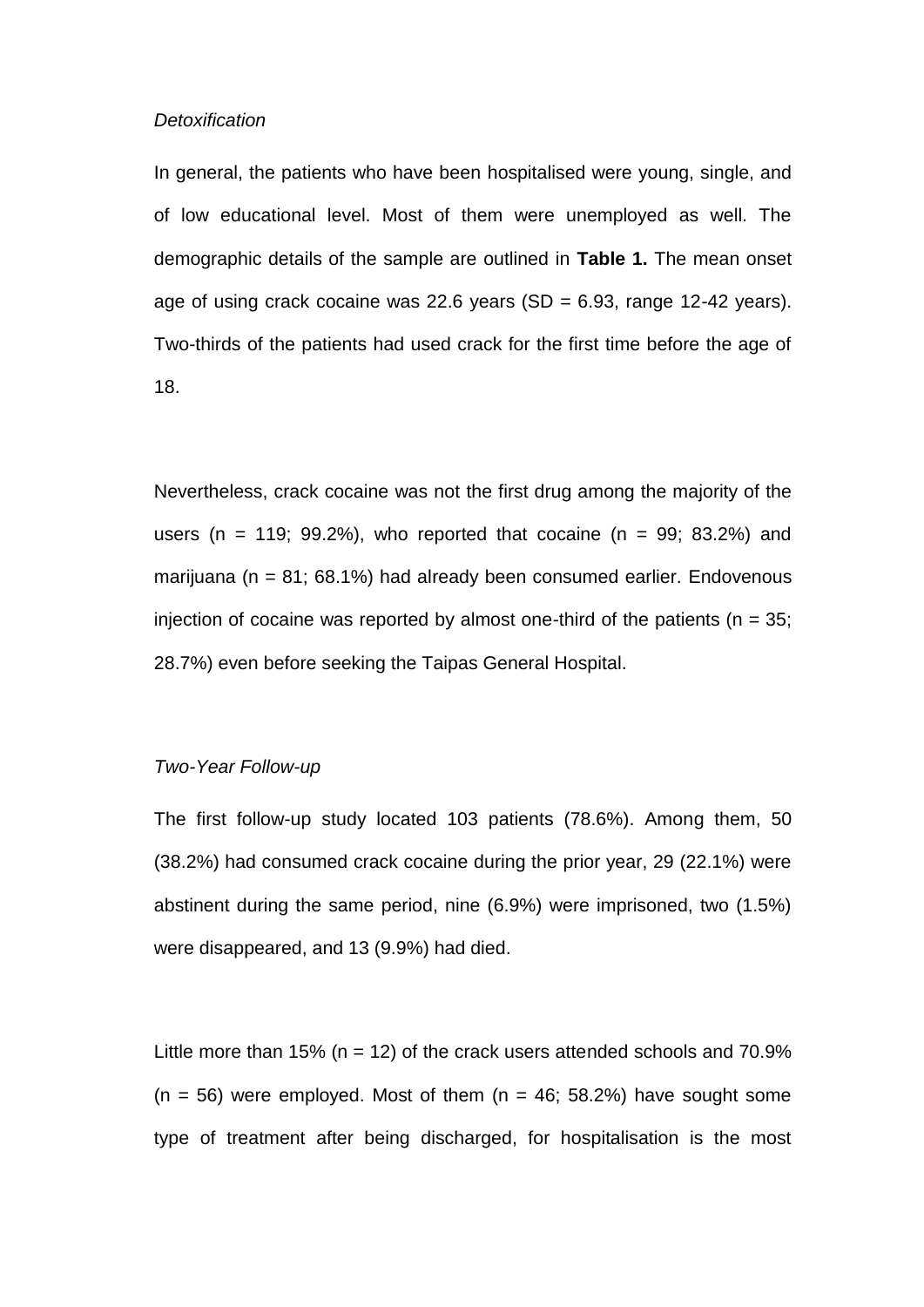frequently used treatment modality ( $n = 26$ ; 56.5%), followed by outpatient interventions ( $n = 16$ ; 34.8%).

The high annual mortality rate (38 deaths per 1000 inhabitants) was an important issue raised in the present study as 11% of the sample had died (n = 13). Regarding the causes of death, most of the patients were killed by firearms (n = 07; 53.84%), whereas AIDS (n = 5; 38.46%) and overdose (n = 1; 7.69%) accounted for the remaining deaths.

# *Five-Year Follow-Up*

In the second follow-up study, the changes in consumption and abstinence were compared to those observed in the prior follow-up: five years after the hospital discharge, the majority of patients ( $n = 52$ ; 39.7%) consisted of individuals who had used no crack cocaine during the prior year. Among the abstinent patients studied in the first follow-up ( $n = 29$ ), 63% of them remained under such a condition ( $n = 18$ ) after five years, whereas 46% of the crack users ( $n = 50$ ) were also found to be abstinent ( $n = 23$ ). Therefore, the user group was reduced to 28 individuals (21.4%). Regarding the remaining patients, 16 (12.2%) were imprisoned (robbery and drug traffic as main causes), five (3.8%) were disappeared, and 10 were dead, thus increasing the number of deaths to 23 (17.6%).

On the other hand, either inpatient or outpatient treatment had been sought by a similar number of patients ( $n = 56$ ; 52.3%), mainly when they relapsed.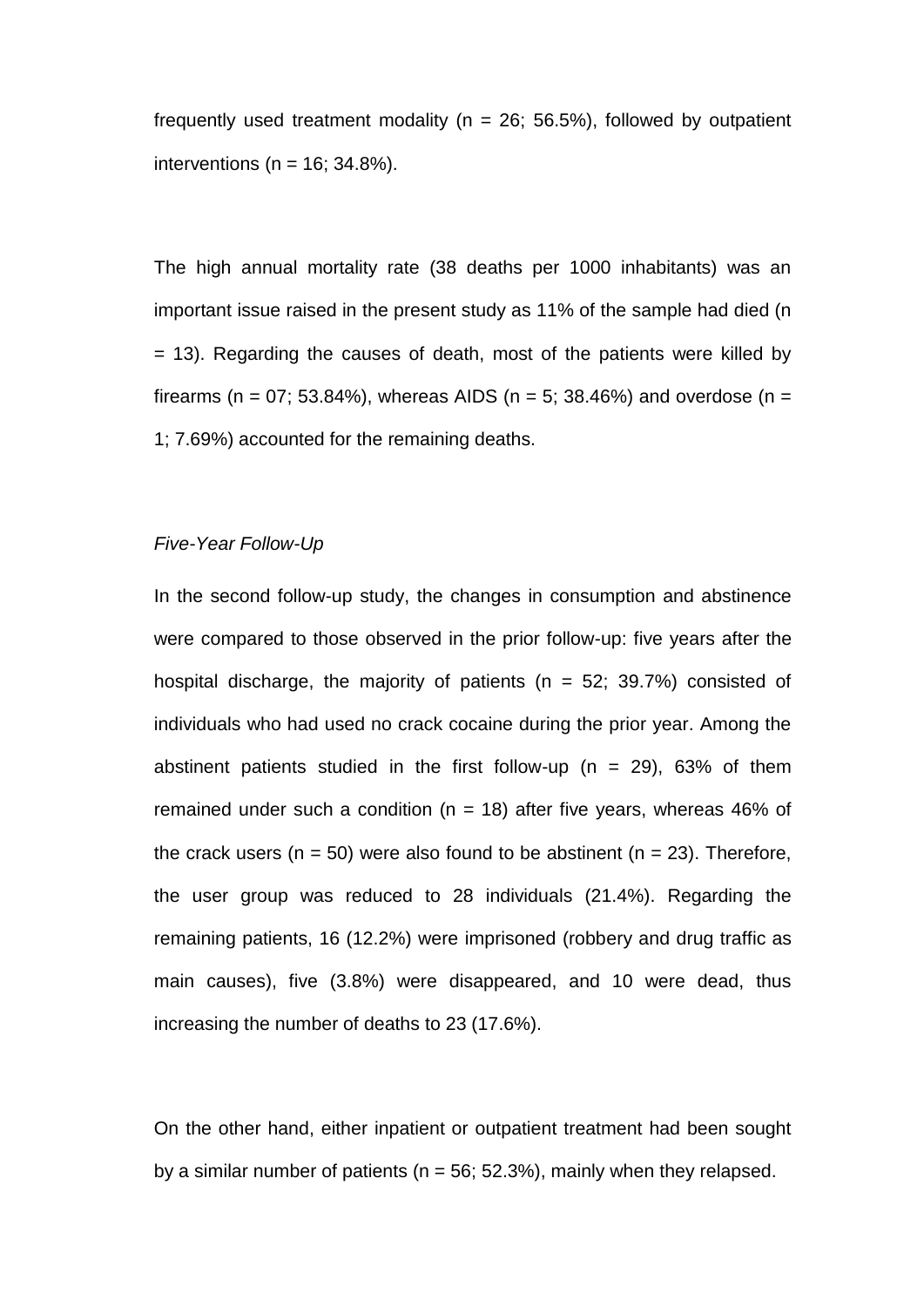Regarding the employment situation, more than two-thirds of the sample were regularly working ( $n = 56$ ; 70%) either in formal occupations ( $n = 24$ ; 42.8%) or full time work ( $n = 49$ ; 87.5%) during the prior 12 months. No differences in the occupational level were found between crack users and abstinent patients. The low educational level was similar to that observed in the first follow-up, since a small portion of the sample  $(n = 11; 13.7%)$  had been studying during the same period.

#### *Mortality in the Second Follow-Up*

A gross mortality rate of 35.1 deaths *per* 1000 inhabitants was observed. The annual adjusted mortality rate for the sample (gender and age adjusted to the São Paulo City population by using a direct method) was of 24.9 deaths per 1000 individuals. The expected mortality rate for the São Paulo City population was of 3.3 deaths *per* 1000 inhabitants. Therefore, the *excess morality rate* and the *standardised mortality rate* (SMR) were, respectively, of 21.6 and 7.6 deaths *per* 1000 inhabitants. A survival analysis showed that the 5-year survival probability following the treatment was of 0.80 (95%  $Cl =$ 0.77 to 0.84) (see **Figure 1**), that is, 20% of the sample were at risk of death at the end of the 5-year period.

The majority of the patients had died due to external causes ( $n = 16$ ; 69.5%) – predominantly homicides (n = 13; 56.5%); only two deaths involved overdose (8.7%) and one involved drowning (4.3%). All natural deaths ( $n = 7$ ;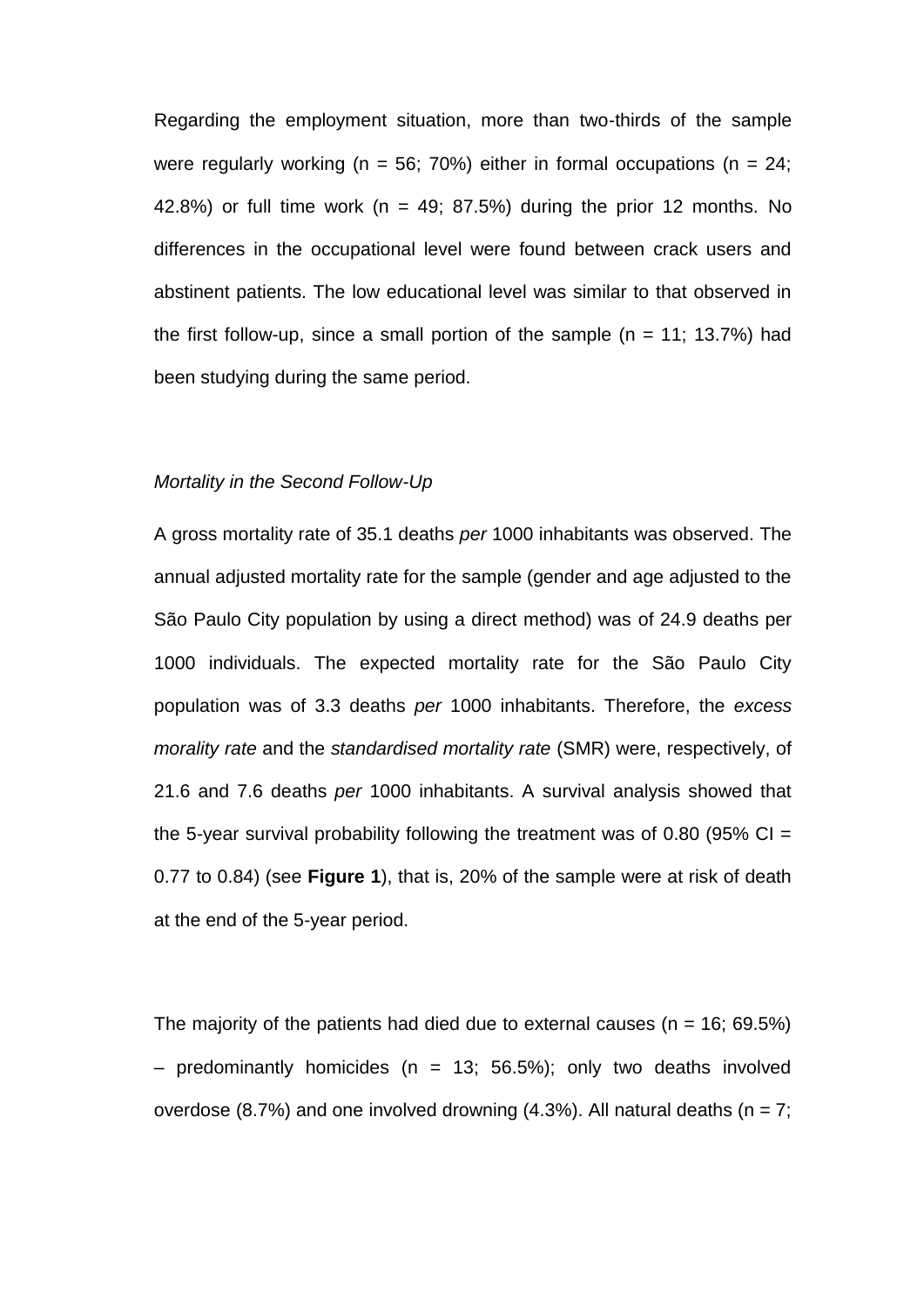30.4%) were related to sexually communicable diseases such as AIDS ( $n =$ 6; 26.1%) and hepatitis B (n = 1; 4.3%).

# *12-Year Follow-Up*

The third follow-up study has now reached the final stage of data collection. As there are a few patients to be located in the Brazilian imprisonment system – and those successfully traced will not be interviewed at all – the authors decided to divulge the preliminary results found in the present followup.

A total of 101 patients (77%) have been located until now. The abstinence tendency ( $n = 40$ ; 39.6%) was found to be similar in relation to the second follow-up, to the detriment of crack consumption ( $n = 24$ ; 23,76%). Regarding the other outcomes, two missing patients (1.98%) and four new deaths had to be computed ( $n = 27$ ; 26.73%). Eight patients (7.92) are known to be in prison, which may raise such an index. Nevertheless, in the present study we were not able to locate 30 patients (29.70%). The patient situation in the three follow-up studies is listed in **Table 2**.

Of the four deaths found in the present follow-up, two (homicides) had already occurred during the second follow-up study and were not detected on that occasion. The other two deaths (homicide and overdose) occurred in 2002 and 2003, thus being considered new cases.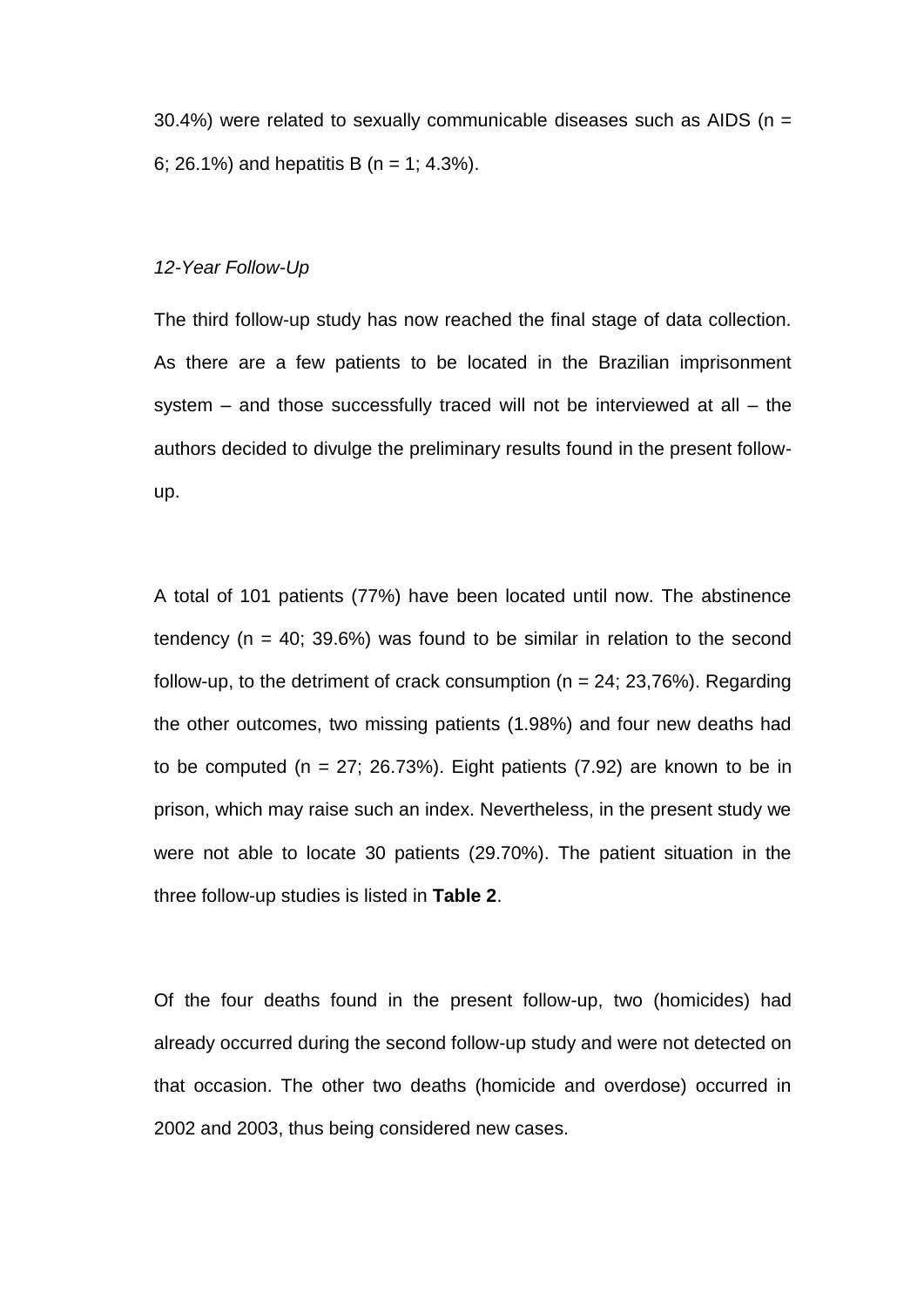## *Mortality Evolution over the Follow-Up Years*

Two significant increases in the mortality rate (peak) were observed during the first follow-up (1995) and at the beginning of the second follow-up (1996- 97) (**Figure 2**). After such a period, however, a decline was seen and since then the mortality rate has been stable. A new survival analysis will be carried out at the end of the data collection.

#### **Discussion**

The present study is aimed at further improving the previous search methods. In order to do so, the majority of the patients/relatives were personally interviewed. In order to locate the missing patients, not only the neighborhood was consulted, but also the members of the community in which the patient lived. For example, the mother of a patient was found by consulting the local hairdresser, who used to keep a list of former clients. This delineates the importance given to the strategies used by the present study in locating missing patients. Other search instruments such as the Microsoft Messenger (MSN ®) and Orkut (Google ®) have been employed for contacting other two patients, but unfortunately they did not returned any e-mail.

In comparison to the first two follow-up studies, there was an increase in the number of not located patients ( $n = 30$ ), although the official records regarding deaths and imprisonment were not computed. It should be also emphasised that some patients had moved to other residences, cities or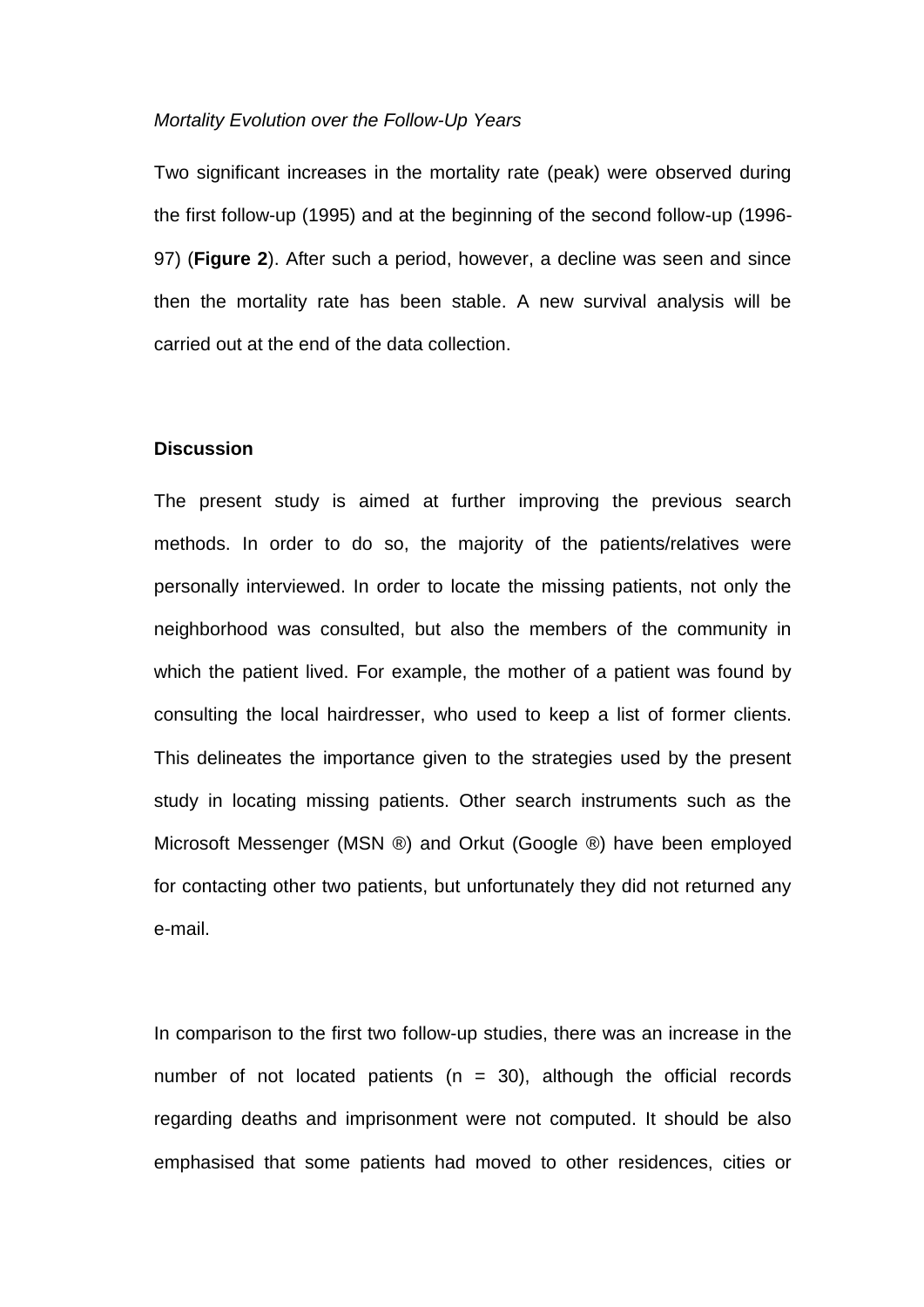even states during the follow-up interval (according to their neighbors). Up until now, 101 individuals have been located (77.1%). Harocopos *et al*. (18) have pointed out that these individuals are not likely to be found because of the long interval between follow-ups and their life profile, particularly when one consider the economically low and unstable patterns of life in which they are inserted, which usually forces them to move from one place to another.

We have observed that 63% of the patients who were found to be abstinent in the first follow-up (2 years) managed to keep such a condition (5 years). In addition, almost half of the crack users in the first follow-up stopped using such a drug in the second follow-up. This tendency is corroborated by the third follow-up study as the majority of the sample was found to be abstinent after 12 years. Also, Falck *et al*. (19) followed up 439 not-in-treatment crack users who had no criminal history and no housing problems and they found that the proportion of patients using crack cocaine more than once a day was 50% lower after 2 years of follow-up. Brain *et al.* (20), in a 6-month follow-up study, have observed an oscillation in crack use in terms of frequency and quantity. However, 25% of the sample had stopped using crack cocaine, although only 10% were not using any other psychoactive substance. In 2002 and 2003, Hser *et al.* (21) interviewed 266 veterans who had been consecutively admitted for treatment of cocaine dependence between 1988 and 1989 (12-year follow-up). The authors observed an increased index of relapse in the first two years of follow-up, which was followed by a stabilisation well below the baseline index. After 12 years, more than half of the sample (51.9%) was found to be abstinent for more than 5 years. The probability of abstinence was directly related to the number of treatment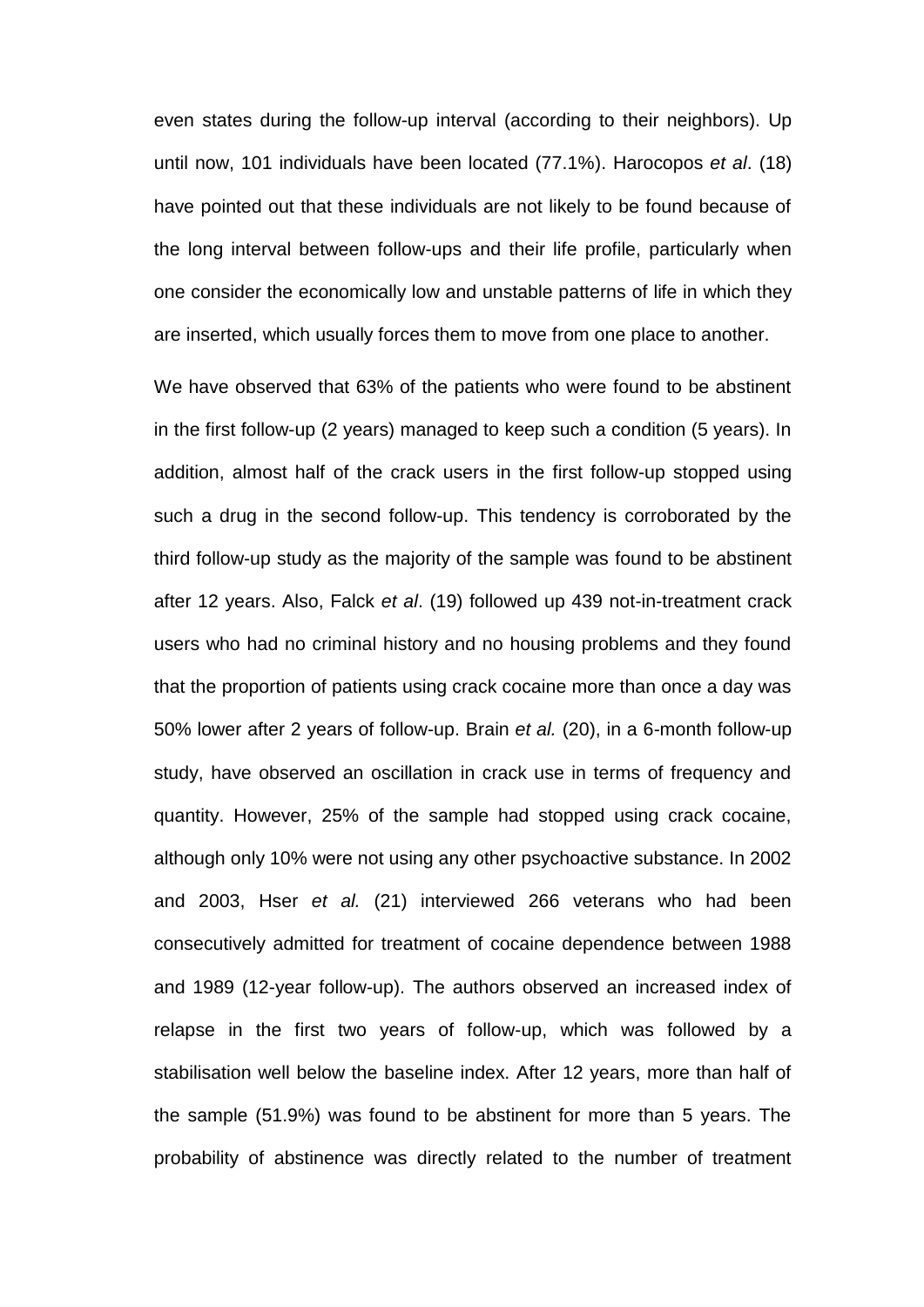months *per* year, thus suggesting that these drug users exhibit significant improvement and benefit from such programs when they adhere to them.

In the second follow-up, it was observed a gradual increase of the results related to bad prognosis, particularly the mortality. During this period, the mortality rate was eight-fold greater than that of the general population (SMR = 7.6). Homicides were the main cause of death, accounting for 56% of all deaths observed. In 1988, Budd (22) evaluated the first 114 deaths in Los Angeles in which the plasmatic levels of cocaine was high. The author observed that 43.8% of the cases involved homicide ( $n = 50$ ), that is, 26.3% had been killed by firearm ( $n = 32$ ), 15.8% by cold steel ( $n = 18$ ), and 1.7% by strangulation ( $n = 2$ ). Although the present study allows no suppositions to be made about the etiology and the meaning of the homicide prevalence among such patients, the high mortality rates during the five years of followup (1992/94 – 1998/99) coincided with the arrival of crack cocaine in São Paulo City (3, 4, 6), which resulted in extreme violence among those individuals marketing such a drug. Indeed, some studies have related the homicide rise to the expanding crack cocaine market, which recruits socially excluded youths and relies on the firearm largely available in the economically poor regions (23, 24).

The third follow-up study, however, has detected a retrocession in such a tendency. The mortality rate, which was found to be high in the first follow-up (12.6%) and significantly increased in the second follow-up, is stabilised (20.6%) according to the present study, that is, between 1999 and 2006 there were only two cases in comparison to the 25 deaths observed between 1993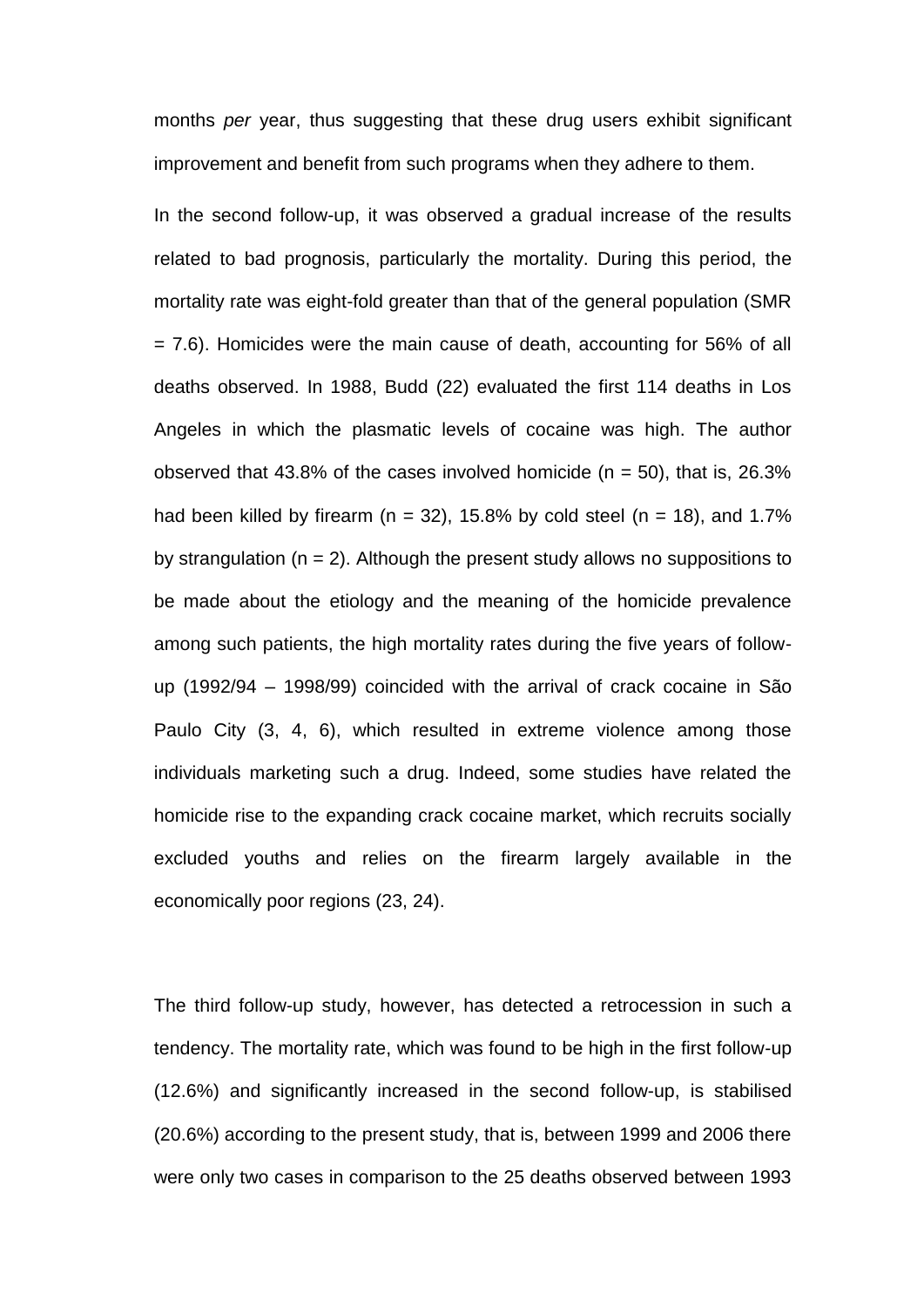and 1998. Hser *et al.* (21) have found a mortality rate of 8.7% in their 12-year follow-up study. Likewise, Murphy et al. (25) have carried out a long-term follow-up (11 years) of a group of 21 middle-class friends who had higher school and were sociable, and they found a similar mortality rate (8%). Both studies have pointed out that educational background, socio-economical level, and social and affective support are protective factors.

Respecting the methodological limitations cited by the authors above, some studies emphasise that, over again, socio-economical factors are involved in reducing this process: in United States, during the middle 1990's, the number of homicides among this population were significantly reduced as the socioeconomical indexes and the crack cocaine market began to stabilise (24). In Brazil, the Brazilian Institute of Geography and Statistics (IBGE) reported that homicides among youth in the State of São Paulo had decreased by 43% between 2001 and 2005 (26). According to Brazilian specialists, economic improvement, campaign for disarmament (150,000 firearms had been handed over between 2004 and 2005), public security operations by the government, social activism, and accommodation on the illegal drug market were all responsible for such a fall (27).

In principle, it seems that combining adequate and effective treatment programs with public policies promoting social inclusion can be the best approach for this population.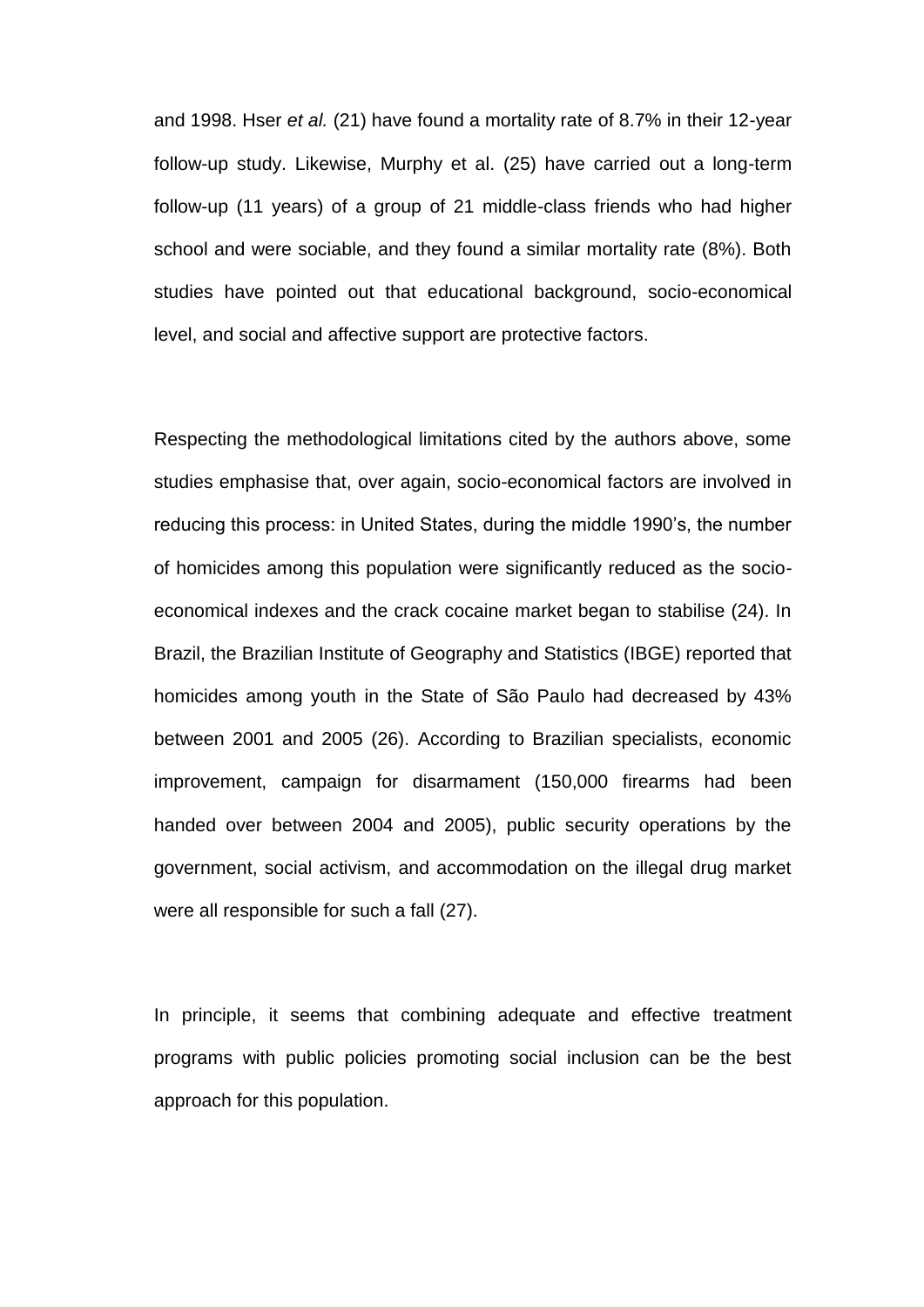# *Study Limitations*

As the sample served the purposes of our study, the data replication is restricted. However, the reduced duration of data collection and the change in the interview process (home visits) enabled both optimisation of the results and specific information, which yielded a multiple and more reliable mapping. In order to further understand the cessation strategies and consumption maintenance during this 12-year follow-up period after hospital discharge, we expect to carry out a qualitative investigation.

## *Acknowledges*

We would like to thank Silvana Julião for helping with data collection and the Taipas General Hospital and its staff, where the original cohort were recruited from. Andréa Dias has received a grant from the state research funding agency (FAPESP) and the federal research funding agency (CAPES).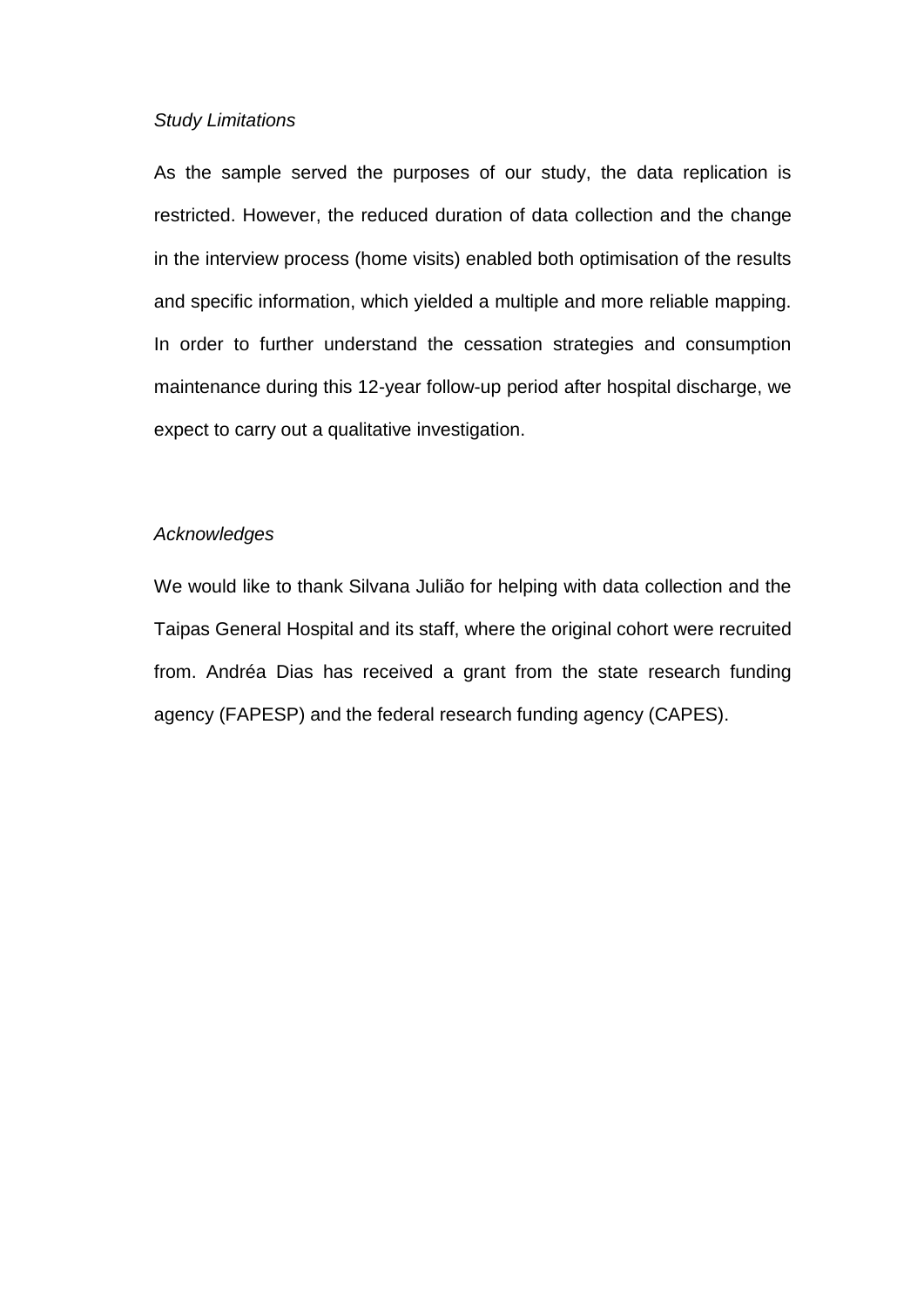Referências:

- 1. Prinzleve M, Haasen C, Zurhold H, Matali JL, Bruguera E, Gerevich J, Bacskai E, Ryder N, Butler S, Manning V, Gossop M, Pezous AM, Verster A, Camposeragna A, Andersson P, Olsson B, Primorac A, Fischer G, Guttinger F, Rehm J, Krausz M. Cocaine use in Europe - a multi-centre study: patterns of use in different groups. Eur Addict Res 2004; 10(4):147-55.
- 2. United Nations Office on Drugs and Crime (UNODC). Annual prevalence of drug abuse – cocaine. In:UNODC. World drug report – 2005. UNO, New York, 2005. Available from: URL: [http://www.unodc.org/unodc/world\\_drug\\_report.html](http://www.unodc.org/unodc/world_drug_report.html)
- 3. Dunn J, Laranjeira R, Silveira DX, Formigoni MLOS, Ferri CP. *Crack* cocaine: an increase in use among patients attending clinics in São Paulo: 1990-1993. Subst Use Misuse 1996; 31 (4): 519-27.
- 4. Ferri CP. Cocaína: padrões de consumo e fatores associados à procura de tratamento. São Paulo: Apresentada à Universidade Federal de São Paulo (Escola Paulista de Medicina) para obtenção do grau de Doutor, 1999.
- 5. Dunn J, Laranjeira R. Transitions in the route of cocaine administration characteristics, direction and associated variables. Addiction 1999; 94(6): 813-24.
- 6. Nappo SA, Galduroz JC, Raymundo M, Carlini EA. Changes in cocaine use as viewed by key informants: a qualitative study carried out in 1994 and 1999 in Sao Paulo, Brazil. J Psychoactive Drugs 2001; **33**(3):241-53.
- 7. Dunn J, Laranjeira R. Cocaine profiles, drug histories, and patterns of use of patients from Brazil. Substance Use & Misuse 1999; **34**(11): 1527-48.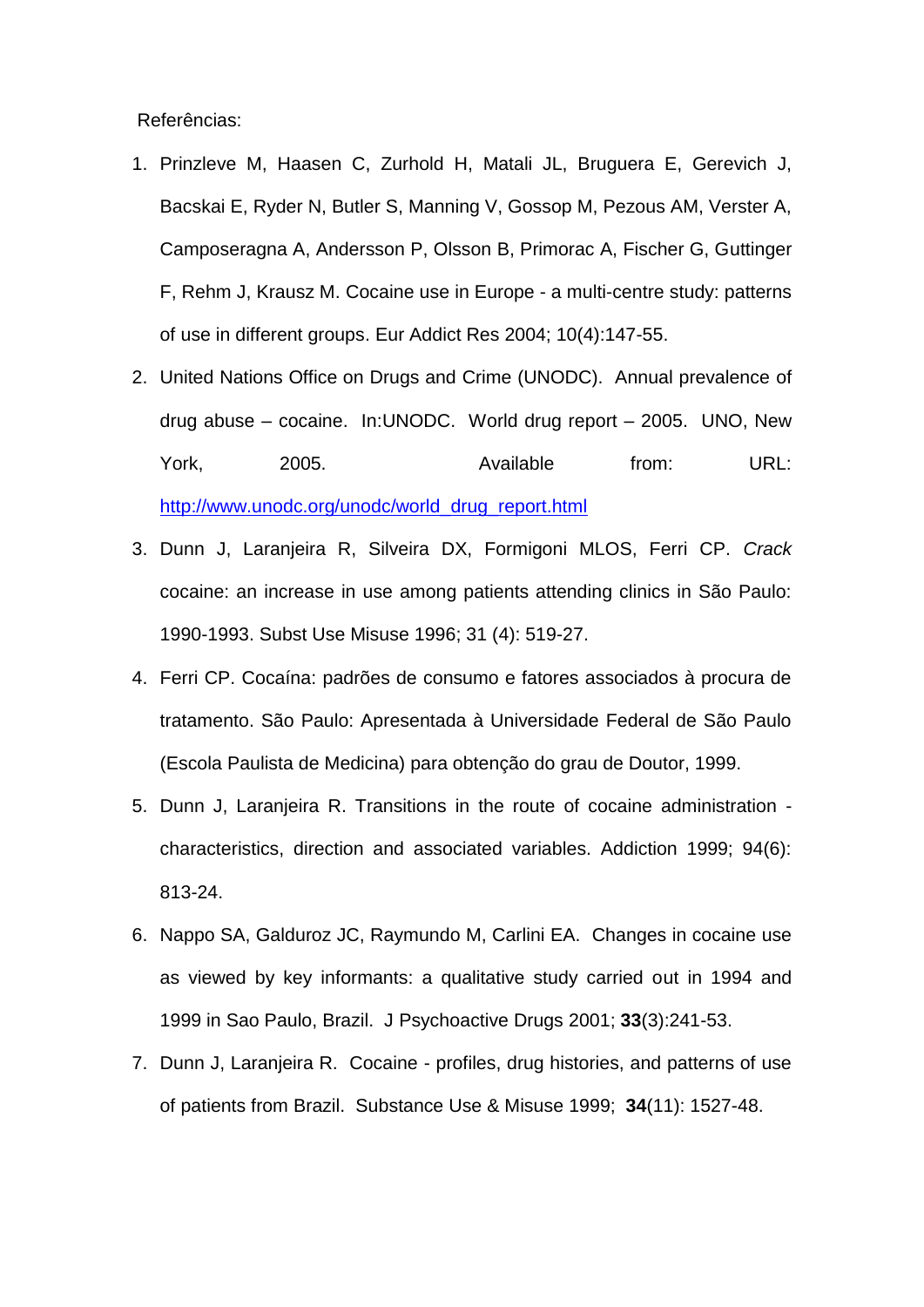- 8. Carlini EA, Galduróz JCF, Noto AR, Nappo SA. I levantamento domiciliar sobre o uso de drogas psicotrópicas no Brasil. São Paulo: CEBRID / SENAD; 2002.
- 9. Galduróz JCF, Noto AR, Fonseca AM, Carlini EA. V levantamento nacional sobre o consumo de drogas entre estudantes do ensino fundamental e médio da rede pública de ensino nas 27 capitais brasileiras – 2004. São Paulo: CEBRID / SENAD; 2005.
- 10.Gossop M, Marsden J, Stewart D, Kidd T. Changes in use of crack cocaine after drug misuse treatment: 4-5 year follow-up results from the National Treatment Outcome Research Study (NTORS). Drug Alcohol Depend. 2002; **66**(1):21-8.
- 11.Siegal HA, Li L, Rapp RC. Abstinence trajectories among treated crack cocaine users. Addict Behav. 2002; **27**(3):437-49.
- 12.Simpson DD, Joe GW, Broome KM. A national 5-year follow-up of treatment outcomes for cocaine dependence. Arch Gen Psychiatry. 2002; **59**(6):538- 44.
- 13.McKay JR, Foltz C, Stephens RC, Leahy PJ, Crowley EM, Kissin W. Predictors of alcohol and crack cocaine use outcomes over a 3-year followup in treatment seekers. J Subst Abuse Treat 2005; **28** (Suppl 1):S73-82.
- 14.Laranjeira R, Rassi R, Dunn J, Fernandes M, Mitsuhiro S. Crack cocaine--a two-year follow-up of treated patients. J Addict Dis 2001; **20**(1):43-8.
- 15.Ribeiro M, Dunn J, Laranjeira R, Sesso R. High mortality among young crack cocaine users in Brazil: a 5-year follow-up study. Addiction 2004; **99**(9):1133-5.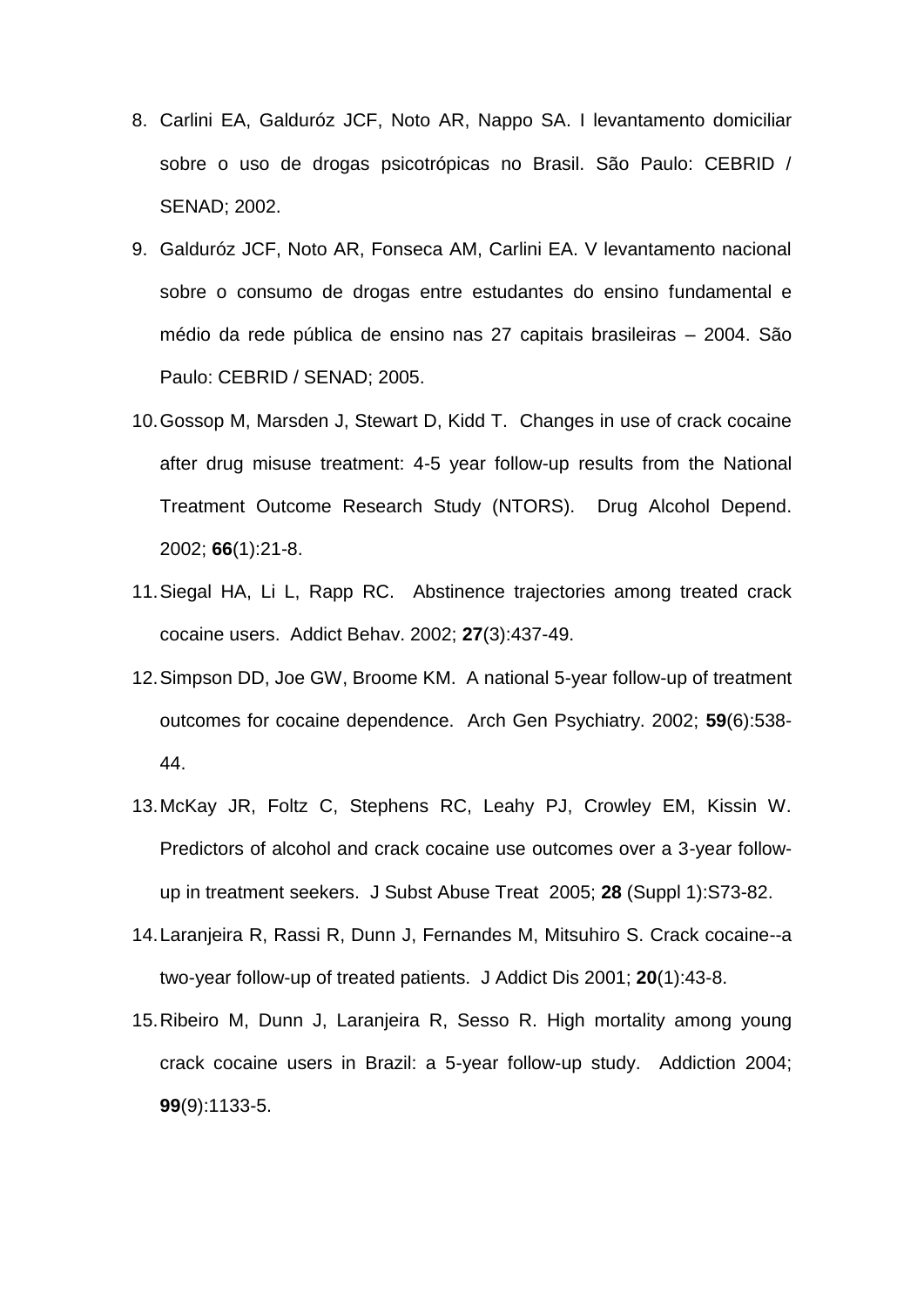- 16.Ribeiro M, Dunn J, Sesso R, Dias AC, Laranjeira R. Causes of death among crack cocaine users. Rev Bras Psiquiatr. 2006 Sep;28(3):196-202.
- 17.Ribeiro M et al. Crack cocaine: a five-year follow-up study of treated patients. Eur Addiction Res. 2007; 13(1): 11-9.
- 18.Harocopos A et al. On the rocks: a follow-up study of crack users in London. National treatment agency for substance misuse 2003.
- 19.Falck RS, Wang J, Siegal HA, Carlson RG. Longitudinal application of the Mental Outcome Study 36-Item Short-Form Health Survey with not-intreatment crack-cocaine users. Medical Care 2000; **38**(9): 902-10.
- 20.Brain K, Parker H, Bottomley T. Evolving crack cocaine careers: new users, quitters and long term combination drug users in N. W. England. University of Manchester, Manchester 1998. Available from: URL: [http://www.homeoffice.gov.uk/rds/pdfs/r85.pdf.](http://www.homeoffice.gov.uk/rds/pdfs/r85.pdf)
- 21.Hser YI, Stark ME, Paredes A, Huang D, Anglin MD, Rawson R. A 12-year follow-up of a treated cocaine-dependent sample. J Subst Abuse Treat 2006; 30(3):219-26.
- 22.Budd RD. Cocaine abuse and violent death. Am J Drug Alcohol Abuse 1989; 15 (4): 375-82.
- 23.Blumstein A, Rivara FP, Rosenfeld R. The rise and decline of homicide and why. Annu Rev Public Health 2000; 21:505-41.
- 24.Krug EG, Powell KE, Dahlberg LL. Firearm-related deaths in the United States and 35 other high- and upper-middle-income countries. Int J Epidemiol 1998; 27(2):214-21.
- 25.Murphy SB, Reinarman C, Waldorf D. An 11-year follow-up of network of cocaine users. Br J Addict 1989; 84: 427-36.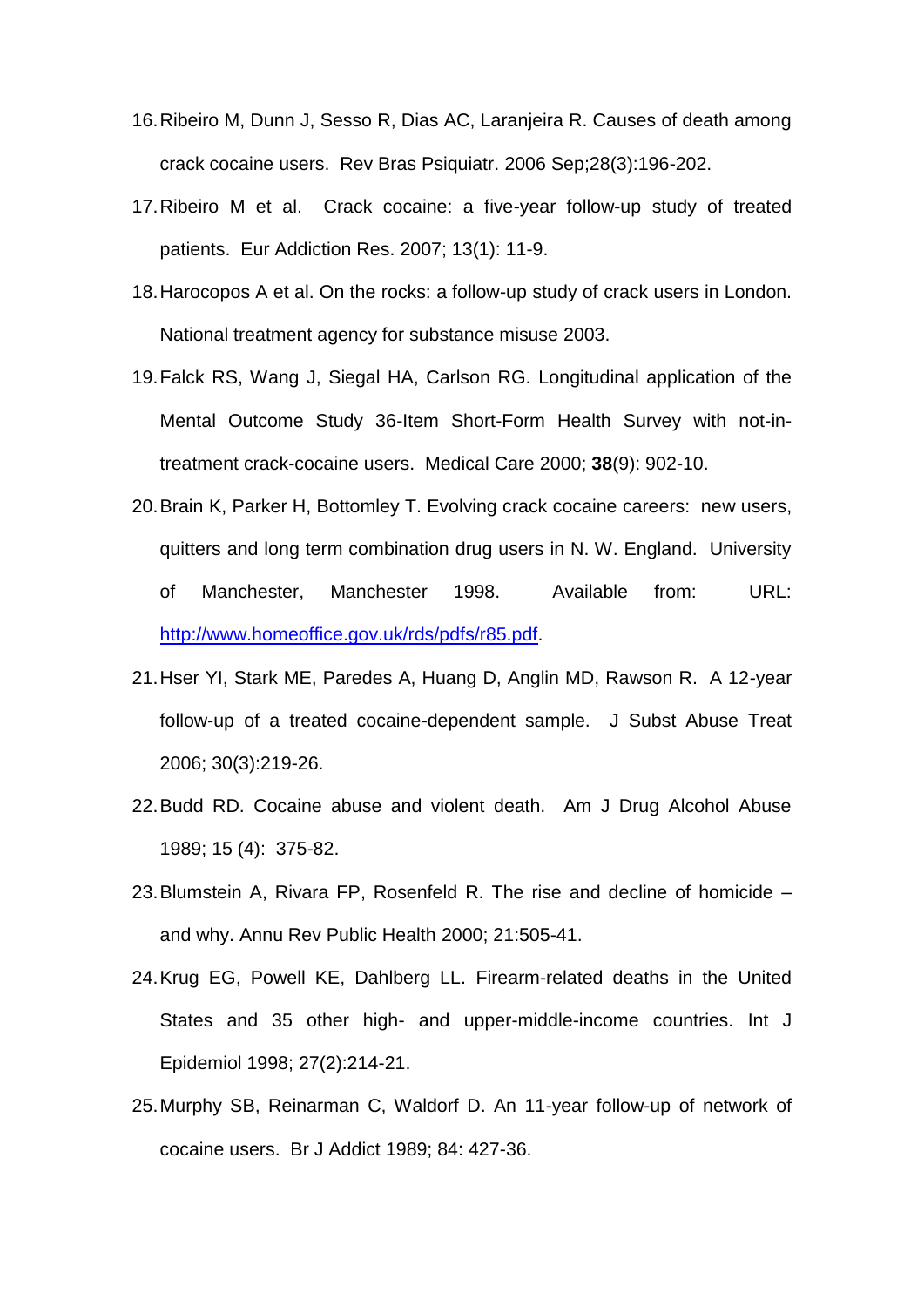- 26.Brazilian Institute of Geography and Statistics (IBGE). Statistics of Civil Registry. 2005 [Portuguese]. Rio de Janeiro: IBGE; 2006.
- 27.Gois A. Rio de Janeiro passes São Paulo in young deaths [portuguese]. Folha de São Paulo 2007; Jan 29. p.C-4.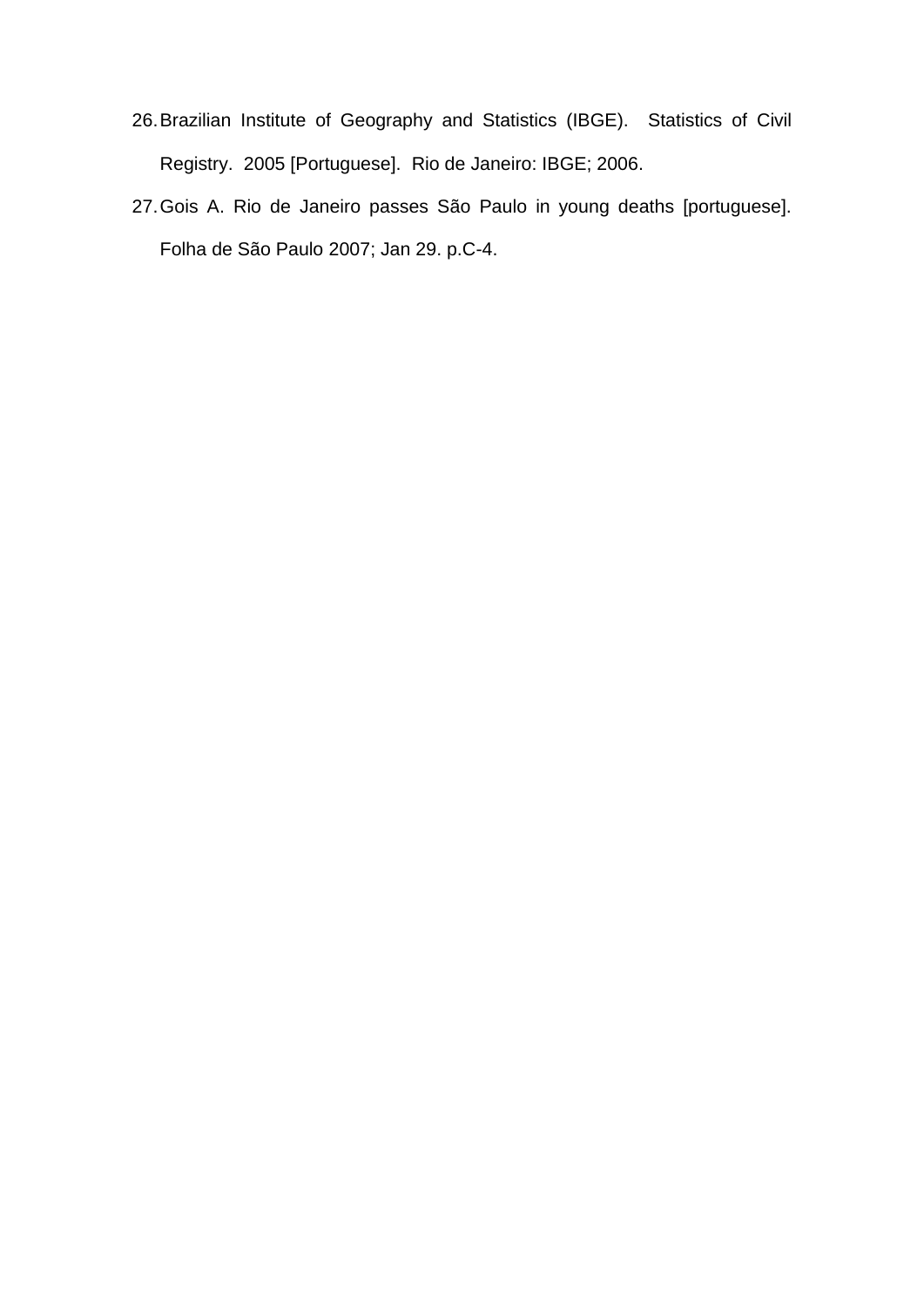| Variables*                           | N   | %    |
|--------------------------------------|-----|------|
| Gender: (n=131)                      |     |      |
| male                                 | 116 | 88.5 |
| female                               | 15  | 11.5 |
| Age [years]: (n=131)                 |     |      |
| $10 - 14$                            | 3   | 2.3  |
| $15 - 19$                            | 35  | 26.7 |
| $20 - 24$                            | 48  | 36.6 |
| $25 - 29$                            | 20  | 15.3 |
| $30 - 34$                            | 12  | 9.2  |
| $35 - 40$                            | 8   | 6.1  |
| $40 - 45$                            | 5   | 3.8  |
| Race: (n=130)                        |     |      |
| white                                | 97  | 74.6 |
| black                                | 33  | 25.4 |
| Civil status: (n=130)                |     |      |
| single                               | 87  | 66.9 |
| married                              | 35  | 26.9 |
| divorced                             | 8   | 6.2  |
| Schooling: (n=102)                   |     |      |
| less than 8 years                    | 57  | 55.9 |
| 8 years or more                      | 45  | 44.1 |
| <b>Employed/studying</b> $(n = 124)$ |     |      |
| Yes                                  | 38  | 30.6 |
| No                                   | 86  | 69.4 |
| Committed an offence (n=123)         |     |      |
| Yes                                  | 61  | 49.6 |
| No                                   | 62  | 50.6 |
| Imprisoned (n=123)                   |     |      |
| Yes                                  | 26  | 21.1 |
| No                                   | 97  | 78.9 |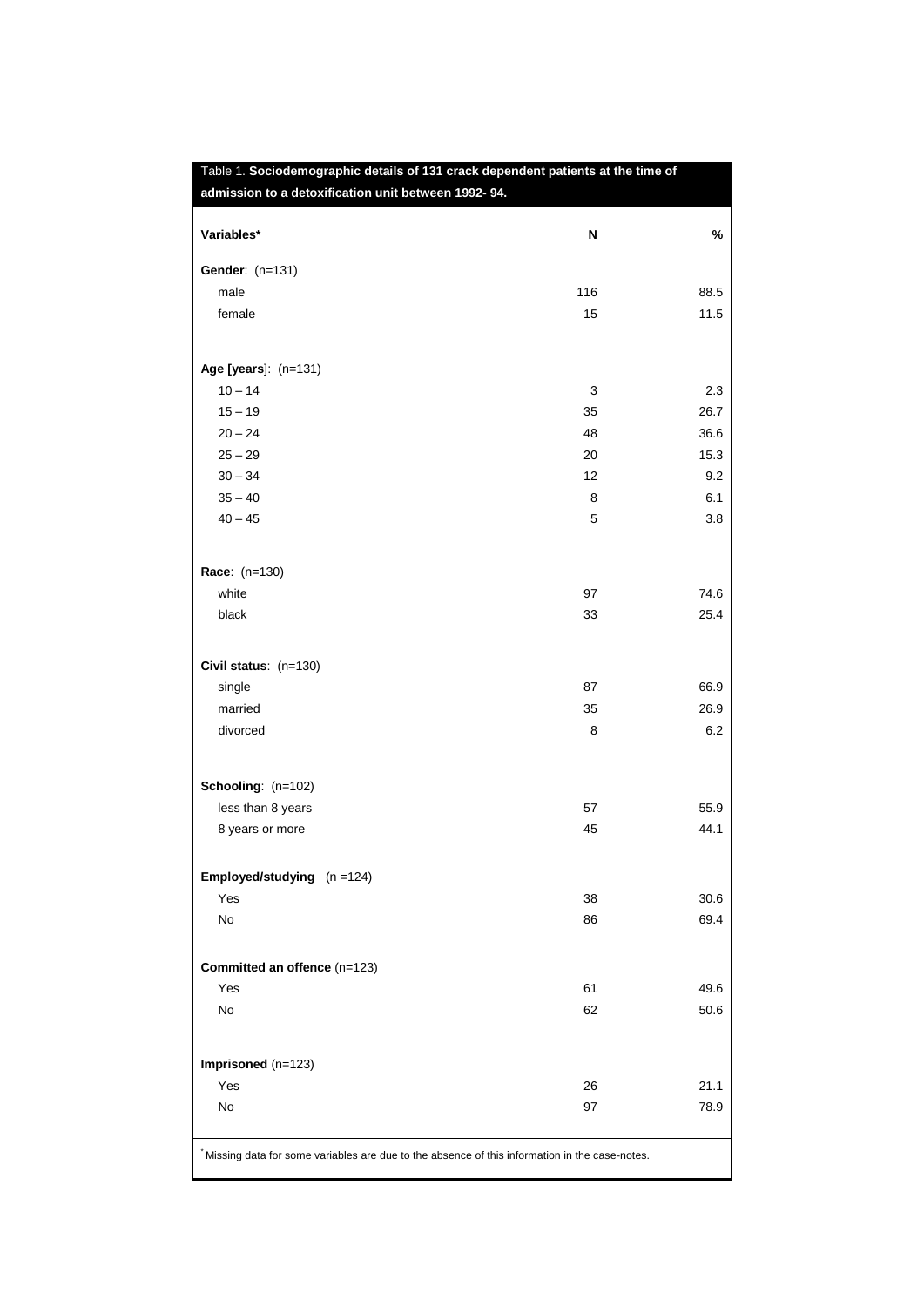

**Figure 1**: Survival curve of a sample of 126 crack dependent patients followed-up over 5 years in São Paulo, Brazil. The number of patients in risk, from the beginning of each interval was 126, 120, 111, 107, 86 and 39, respectively. The survival chance each year was 0,95 (CI 95% 0,91 – 0,99); 0,90 (CI 95% 0,84 – 0,94); 0,87 (CI 95% 0,81 – 0,93); 0,84 (CI 95% 0,77 – 0,91) and 0,80 (CI 95% 0,72 – 0,87).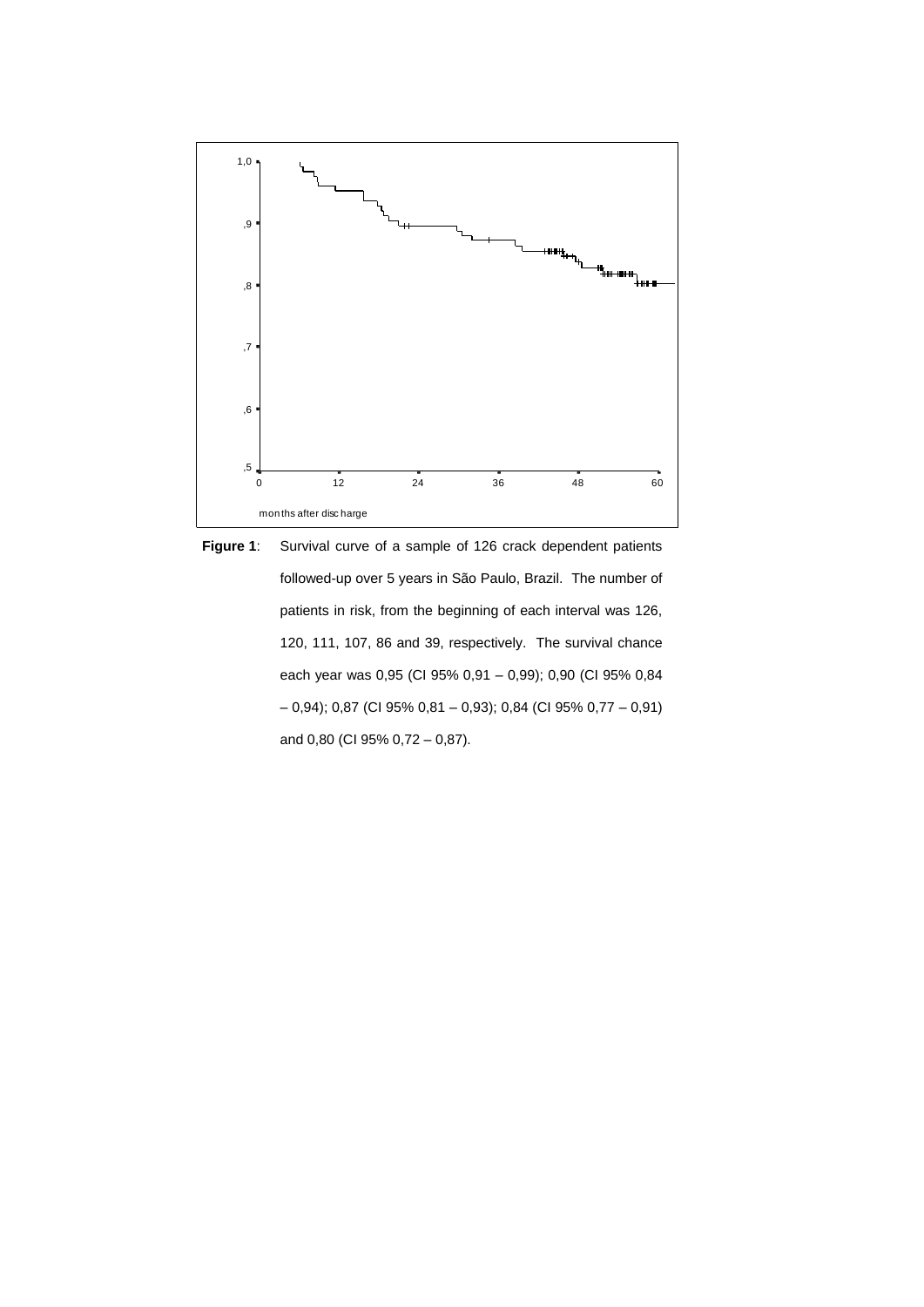**Table 2**: Situation of crack consumption among patients during follow-ups.

| Tabela 2: Situation of crack consumption among patients during follow-ups. |                  |             |              |      |  |
|----------------------------------------------------------------------------|------------------|-------------|--------------|------|--|
| Follow-up                                                                  | <b>Abstinent</b> | <b>User</b> | Unkown $(7)$ | Dead |  |
| 2-year                                                                     | 29               | 50          | 39           | 13   |  |
| 5-year                                                                     | 52               | 28          | 28           | 23   |  |
| 12-year                                                                    | 40               | 24          | 40           | 27   |  |

(\*) Including individuals not located at the follow-up or in prison.